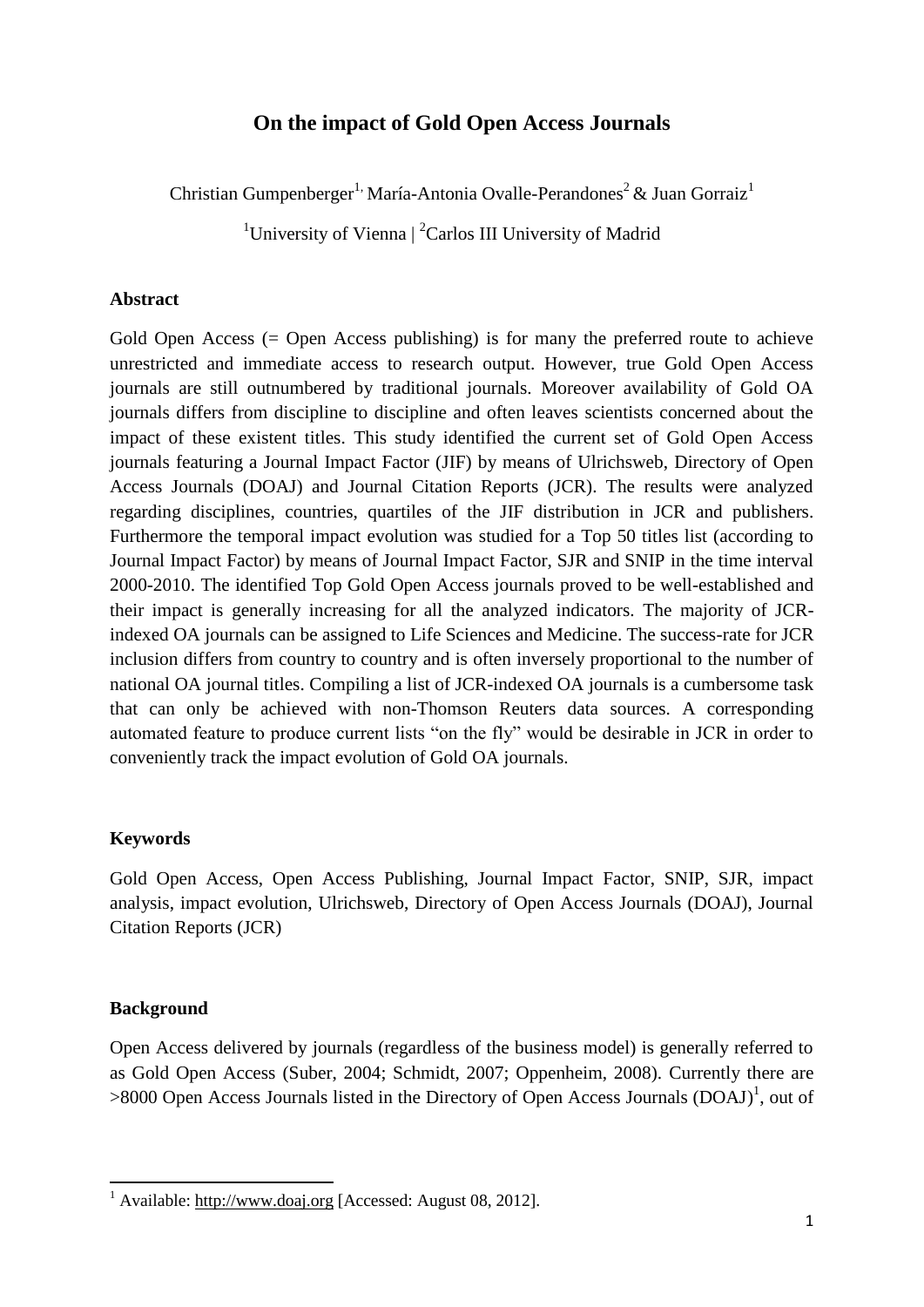a total of  $>26000$  estimated peer-reviewed scholarly journals worldwide<sup>2</sup>. There has been much debate whether OA articles have a higher impact in contrast to non-OA ones (Craig et al. 2007; Harnad et al.; 2008, Swan, 2010; Wagner, 2010). A most recent study by Björk and Solomon (2012) compared the scientific impact of Open Access publications on the journal as well as on the article level.

Moreover the different ways to achieve OA are heavily discussed. Some favour Green OA (Harnad et al., 2008), others perceive Green and Gold OA to be embraced in coexistence (Guédon, 2008), whereas the rest assume Gold OA as the preferred route, since in their rationale Green OA often comes with embargos and cannot work alongside the subscriptionbased publication model without restrictions (Jubb et al., 2011).

Only few studies have so far tracked the evolution of OA journals regarding their inclusion in JCR and their impact (McVeigh, 2004; Testa and McVeigh, 2004; Sotudeh and Horri, 2007; Giglia, 2010).

Like it or not, it is a fact that academic careers are still primarily determined by impact indicators, even if they are often misused. Therefore it cannot be stressed often enough that being indexed in the Web of Science (WoS) and the Journal Citation Reports (JCR) rather reflects a journal's prestige or influence (= impact) within the scientific community than its quality. WoS and JCR only select the most prestigious journals<sup>3</sup>, and according to the 80-20 rule (Pareto principle)<sup>4</sup>, Bradford's Law<sup>5</sup> and Garfield's Law (Garfield, 1971) a relatively small number of journals publish the most relevant and most cited research in any fields.

Apart from the Journal Impact Factor (JIF) new journal impact measures like SJR and SNIP should also be taken into consideration to judge a journal's impact.

Scientists are concerned that OA journals with sufficiently high impact might be either nonexistent or very hard to find. It is critical for them to increase their own visibility by publishing in a prestigious journal. Impact is of utmost concern, and it is therefore legitimate to continuously shed light on the impact evolution of Gold Open Access journals.

1

 $2 \text{ Appendix C: how many active, scholarly peer reviewed journals? Available:}$ 

[http://pages.cmns.sfu.ca/heather-morrison/appendix-c-how-many-active-scholarly-peer-reviewed](http://pages.cmns.sfu.ca/heather-morrison/appendix-c-how-many-active-scholarly-peer-reviewed-journals/)[journals/](http://pages.cmns.sfu.ca/heather-morrison/appendix-c-how-many-active-scholarly-peer-reviewed-journals/) [Accessed: April 10, 2012].

<sup>&</sup>lt;sup>3</sup>The Thomson Reuters journal selection process. Available:

[http://thomsonreuters.com/products\\_services/science/free/essays/journal\\_selection\\_process/](http://thomsonreuters.com/products_services/science/free/essays/journal_selection_process/) [Accessed: October 29, 2012]

<sup>&</sup>lt;sup>4</sup> Pareto principle. Available: [http://en.wikipedia.org/wiki/Pareto\\_principle](http://en.wikipedia.org/wiki/Pareto_principle) [Accessed: October 29, 2012]

<sup>&</sup>lt;sup>5</sup> Bradford's Law. Available: [http://en.wikipedia.org/wiki/Bradford%27s\\_law](http://en.wikipedia.org/wiki/Bradford%27s_law) [Accessed: October 29, 2012]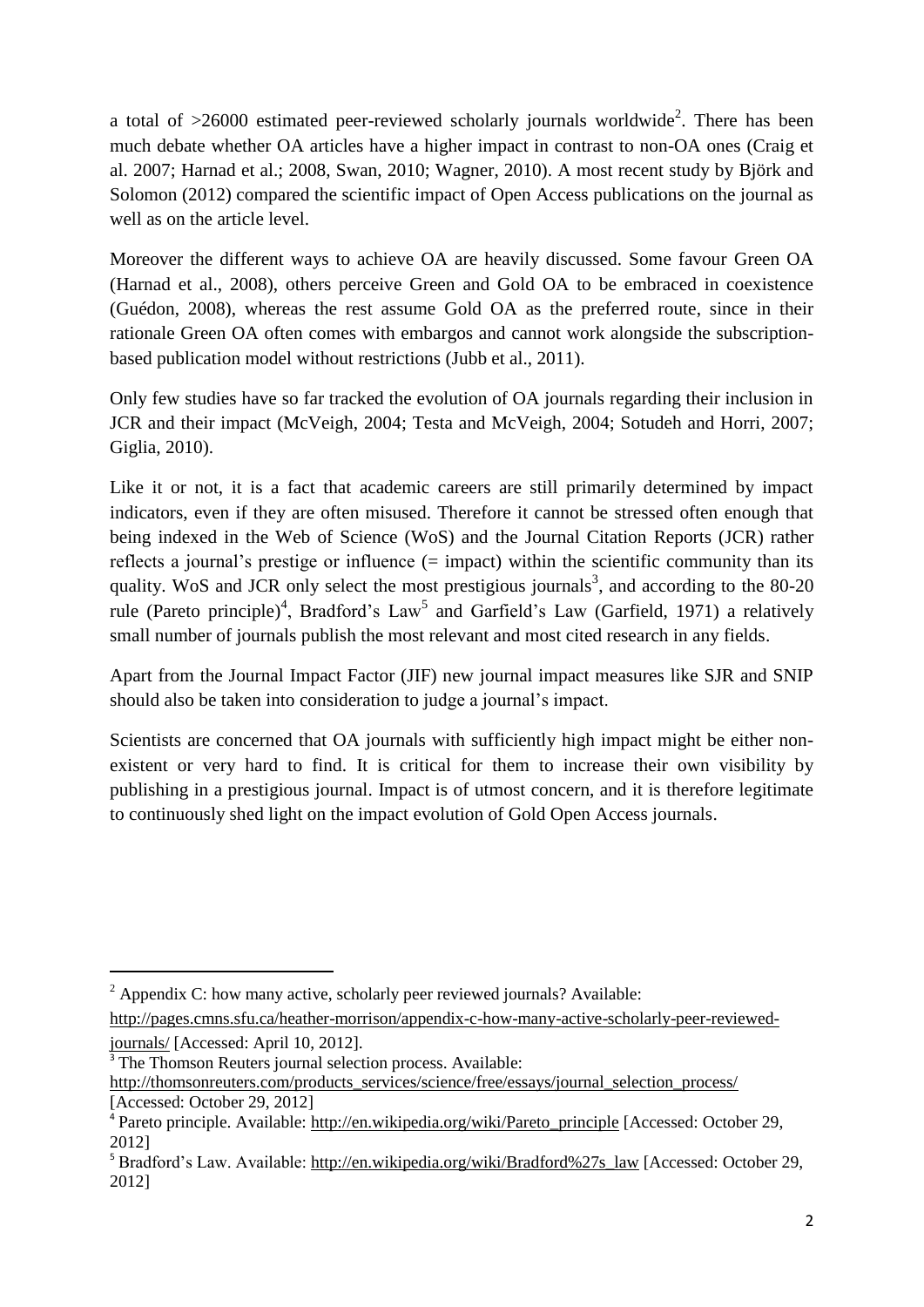### **Aims**

The aims of this study are:

1) to identify the number of Gold Open Access Journals that have successfully taken the hurdle to be indexed in JCR and allocated to disciplines, countries and quartiles

2) to analyze the temporal evolution of the Gold Open Access journals' impact and prestige by means of different journal impact measures (Journal Impact Factor, SNIP and SJR)

The results will hopefully inform further decisions taken regarding supportive Gold Open Access Policy initiatives.

# **Methodology**

Data analysis relied on multiple information resources: Ulrichsweb<sup>TM</sup> as a global serials directory, the Journal Citation Reports (Thomson Reuters, 2010 edition), the Directory of Open Access Journals (DOAJ), the Scimago Journal & Country Rank (SJCR) by Scimago Research Group, and the CWTS Journals Indicators website by Center for Science and Technology Studies, Leiden University.

Open Access journals were initially retrieved from Ulrichsweb, since it provides Open Access as well as JCR relevant information. For this purpose "Open Access" as well as "Journal Citation Reports" was chosen in the database's "Key features" with further restrictions to "Journal" as "Serial Types" and "Online" and "Print" (the latter is necessary in order to avoid exclusion of relevant titles) as "Format". The retrieved OA records were deduplicated manually and cross-checked with DOAJ and JCR. The final set of journal titles was then analyzed regarding publisher countries and subject fields. For the latter the 22 ESI (Essential Science Indicators) Categories were used representing the aggregated WoS Subject Categories. These were then compared to the most corresponding subject categories available in DOAJ.

Furthermore, the Quartiles<sup>6</sup> for all the retrieved journals were compiled from the  $2010$ editions of JCR. Multiple assignments were counted "normally", i.e. separate counting for each quartile range.

Finally, ranked by maximum Impact Factor a list of top 50 titles was compiled for further analysis regarding the temporal evolution of the Impact Factor, SNIP and SJR in the time period 2001-2010.

**<sup>.</sup>**  $6$  It is important to know that JCR refers to Q1 as the highest quartile including the category's top 25% journals**,** whereas Q1 in conventional descriptive statistics delimits the lower 25% of the distribution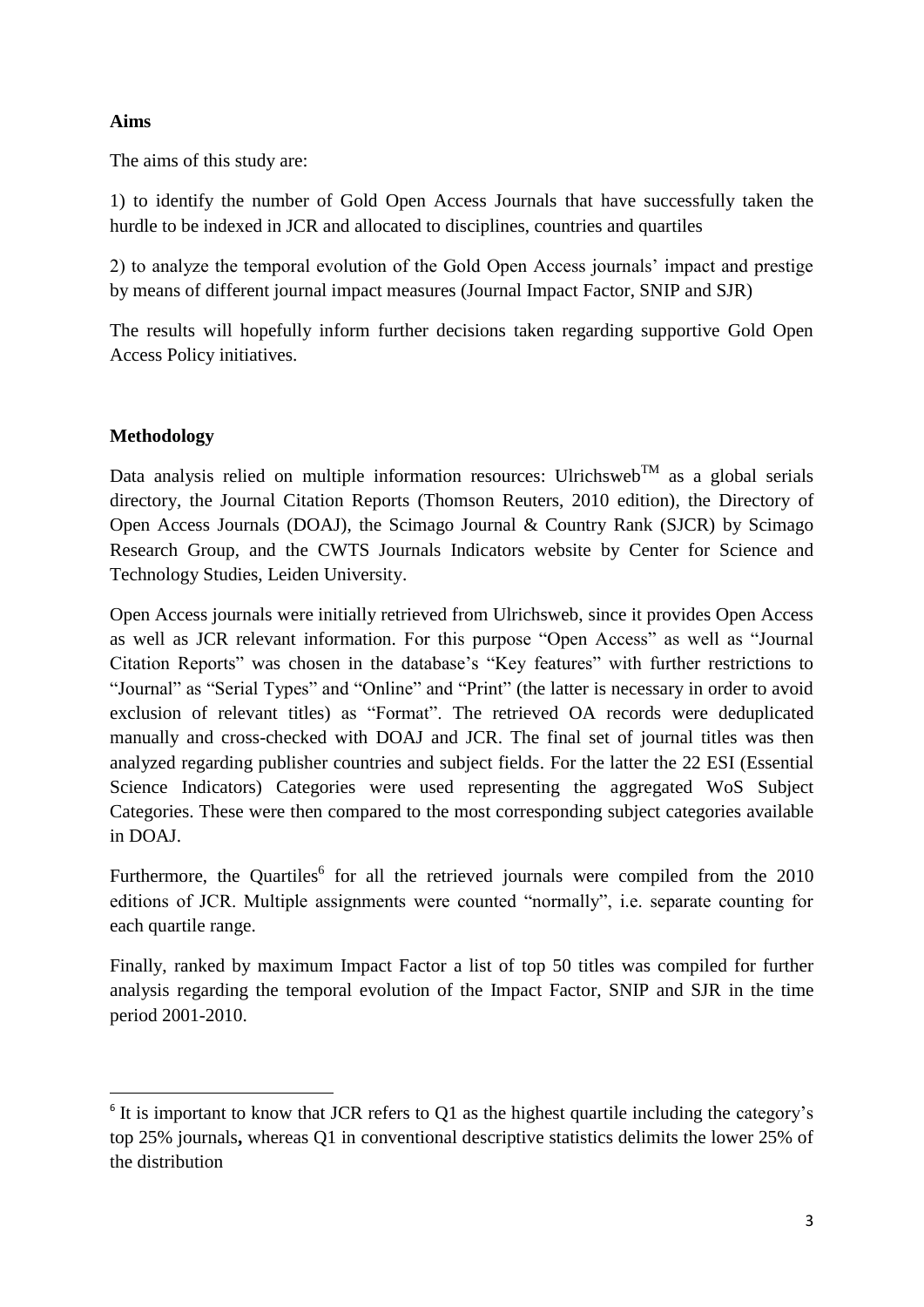Journal Impact measures were obtained respectively from:

- 1. Thomson Scientific Journal Citation Reports (JCR), Science and Social Science editions for the years 2000-2010.
- 2. SCImago Journal Rank (SJR) indicator (SCImago, 2007), developed by Vicente Guerrero and Félix de Moya and inspired by Google PageRank™. SCImago is a research group from the "Consejo Superior de Investigaciones Científicas" (CSIC), University of Granada, Extremadura, Carlos III (Madrid) and Alcalá de Henares. SJR was designed for ranking scholarly journals based on citation weighting schemes and eigenvector centrality (González-Pereira et al., 2010).
- 3. "CWTS Journal Indicators". This website, maintained by the Centre for Science and Technology Studies (CWTS) of the Leiden University, is dedicated to the development, dissemination and discussion of journal indicators. Their indicator Source-Normalized Impact per Paper (SNIP), was introduced 2010 by Henk Moed (Moed, 2010a, 2010b) and addresses differences in citation behaviour between research fields. It is based on Garfield's citation potential (1979) and the idea of source normalization, termed by Zitt and Small (2008) as "citing-side normalization". A journal's Source Normalized Impact per Paper (SNIP) = Raw Impact per Paper published in the journal  $(RIP) \div Relative Database Citation Potential (RDCP)$  in the journal's subfield (Moed, 2010b).

The timelines of all three indicators (IF, SJR and SNIP) were analyzed for the time range  $2001 - 2010$ .

Trend lines corresponding to the linear regression  $(X = aY + b)$ ; and the corresponding coefficient of determination R-squared (which determines how closely a graph's trend line corresponds to the actual data points on the graph) were calculated in Excel. Trend lines are an important tool in technical analysis for both trend identification and confirmation. An uptrend line has a positive [slope](http://stockcharts.com/school/doku.php?id=chart_school:glossary_s#slope) and a downtrend line has a negative slope. According to this fact all timelines were classified in 3 groups:

 $\leftrightarrow$  = rather flat trend line: either insignificant increase or decrease

- $\uparrow$  = increase: positive slope
- $\downarrow$  = decrease: negative slope
- n.a. = not applicable (missing or insufficient values)

In order to allow easy interpretation in the results part, examples for each trend line type are given below in Figures 1-3 regarding the IF evolution.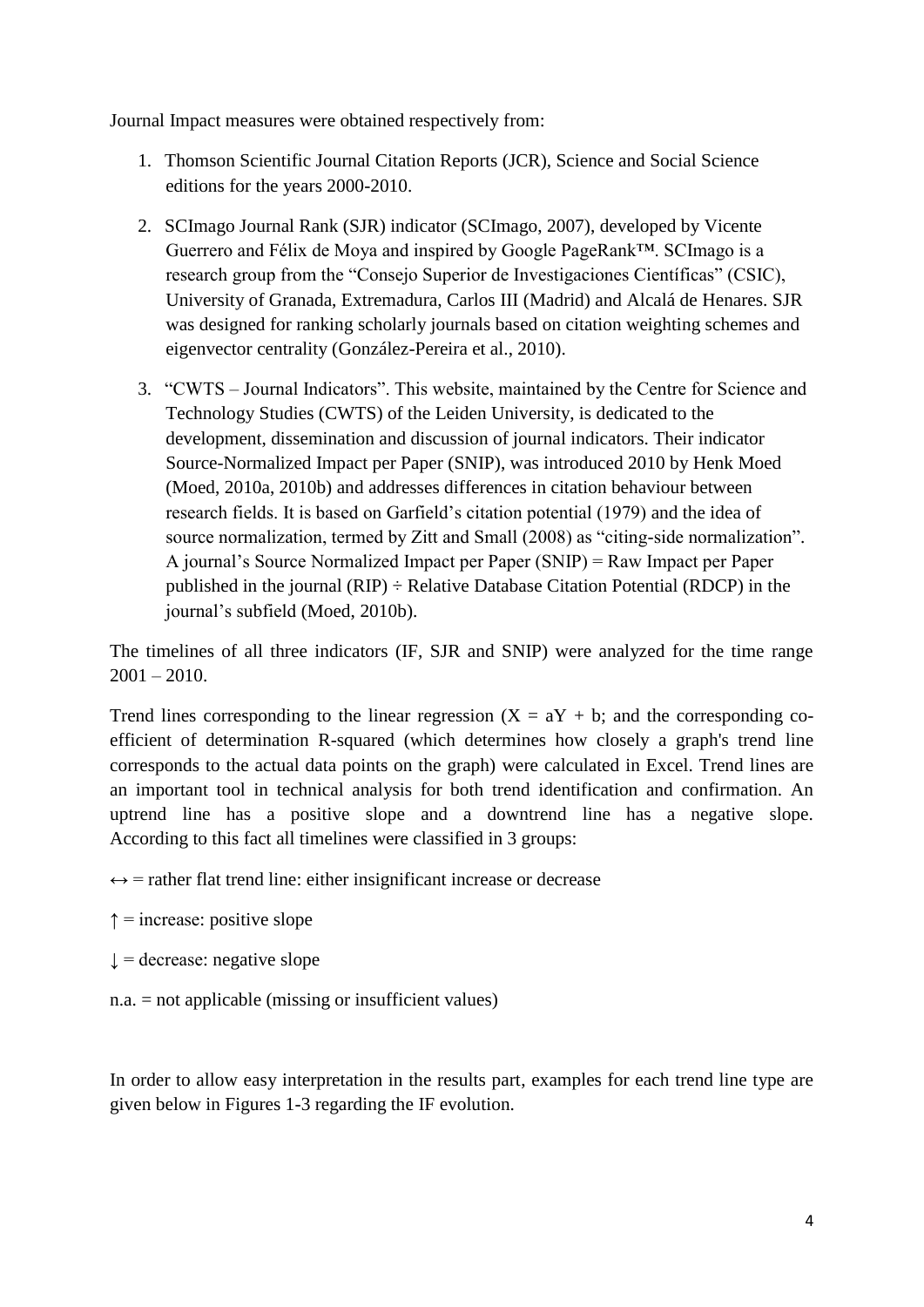

Figure 1: Example of  $\uparrow$  = increase



Figure 2: Example of  $\downarrow$  = decrease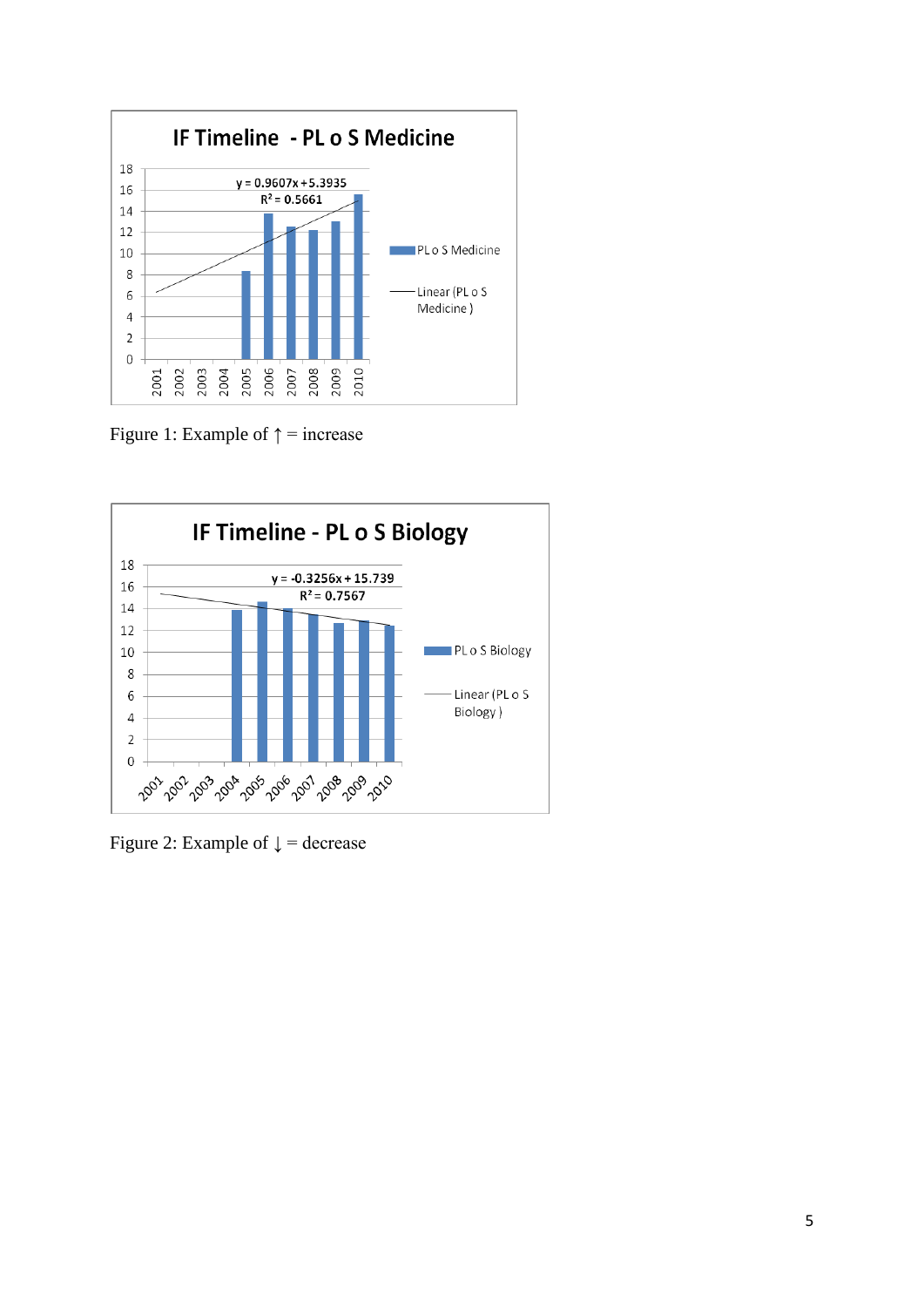

Figure 3: Example of  $\leftrightarrow$  = flat trend line

On the occasion of gaps or discrepancies observed in the indicator timelines (positive as well as negative slopes) (e.g. PLoS Biology, Figure  $8 \rightarrow$  see Results), further background information was considered from each data source in order to find plausible explanations.

Finally, Spearman correlation analysis was performed for the Top 50 titles for all 3 journal impact measure values compiled for all 10 years in this study.

### **Results**

### **1) OA Journals in Ulrichsweb and DOAJ, Comparison with JCR**

Table 1 lists the Top 10 countries regarding the number of OA journal titles according to Ulrich. The corresponding count for DOAJ and the total number of journal titles in JCR are given as well. Austria and Switzerland are included as German speaking countries for comparison reasons with Germany. The country distribution is depicted in Figure 4.

Table 1: Top 10 countries regarding OA journals (according to Ulrichsweb)

|                |                       | # OA journal<br>titles in Ulrich   DOAJ | #<br>journal<br>titles in | # journal<br>titles in<br><b>JCR</b><br>$2010 -$ |
|----------------|-----------------------|-----------------------------------------|---------------------------|--------------------------------------------------|
|                | <b>Rank   Country</b> | (deduplicated)   2012                   |                           | total                                            |
|                | <b>United States</b>  | 1270                                    | 1231                      | 3718                                             |
|                | <b>Brazil</b>         | 659                                     | 753                       | 103                                              |
| $\overline{3}$ | United Kingdom        | 521                                     | 546                       | 2176                                             |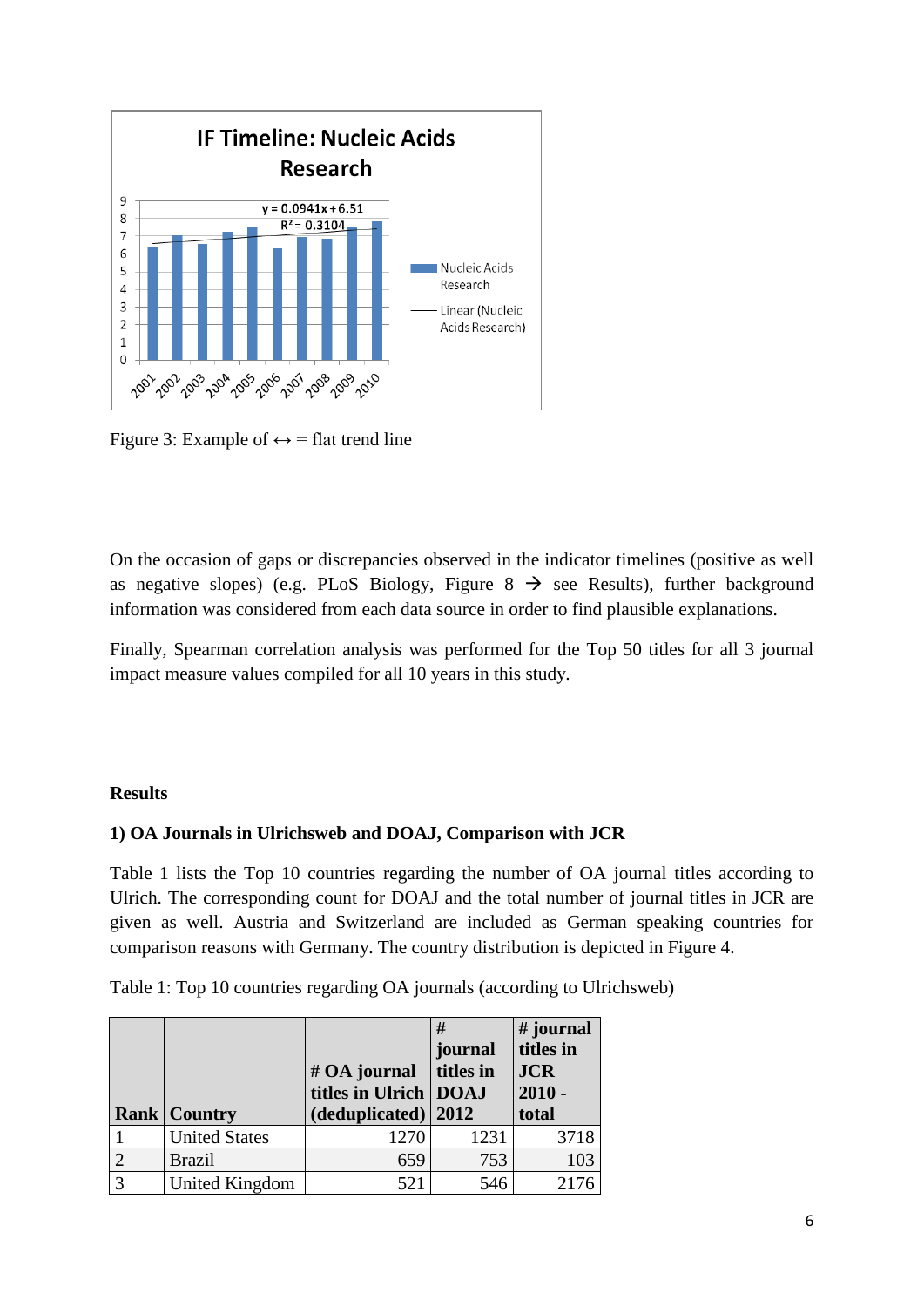| $\overline{4}$ | Spain       | 401 | 417 | 120 |
|----------------|-------------|-----|-----|-----|
|                | India       | 398 | 425 | 99  |
| 6              | Netherlands | 273 | 63  | 787 |
|                | Germany     | 238 | 249 | 638 |
| 8              | Canada      | 233 | 239 | 114 |
| 9              | Romania     | 222 | 229 | 53  |
| 10             | Italy       | 203 | 215 | 128 |
| $\ast$         | Switzerland | 107 | 106 | 184 |
| $\ast$         | Austria     | 37  | 40  | 41  |



Figure 4: Country distribution of journal titles

### **2) Identification of OA Journals in JCR**

990 OA journal titles were initially retrieved in Ulrichsweb (format "Print" or "Online") and finally narrowed down to 862 OA titles indexed in JCR (757 titles in the Science Edition SCI and 128 in the Social Science Edition SSCI, with an overlap of 23 titles). The final list was obtained after manual deduplication and cross-check with DOAJ.

According to Ulrichsweb 862 OA titles were retrieved, according to DOAJ the number was slightly higher with 884 retrieved OA titles. 32 titles appear in Ulrichsweb but not in DOAJ, whereas 54 titles are indexed in DOAJ but not in Ulrichsweb. The majority of 830 OA titles were available in both databases.

Table 2 shows the Top 20 countries regarding OA journals that are indexed in JCR. The bolded countries are the ones with more than 20% successfully JCR-indexed titles compared to the overall count in DOAJ. The German speaking countries are presented in italics.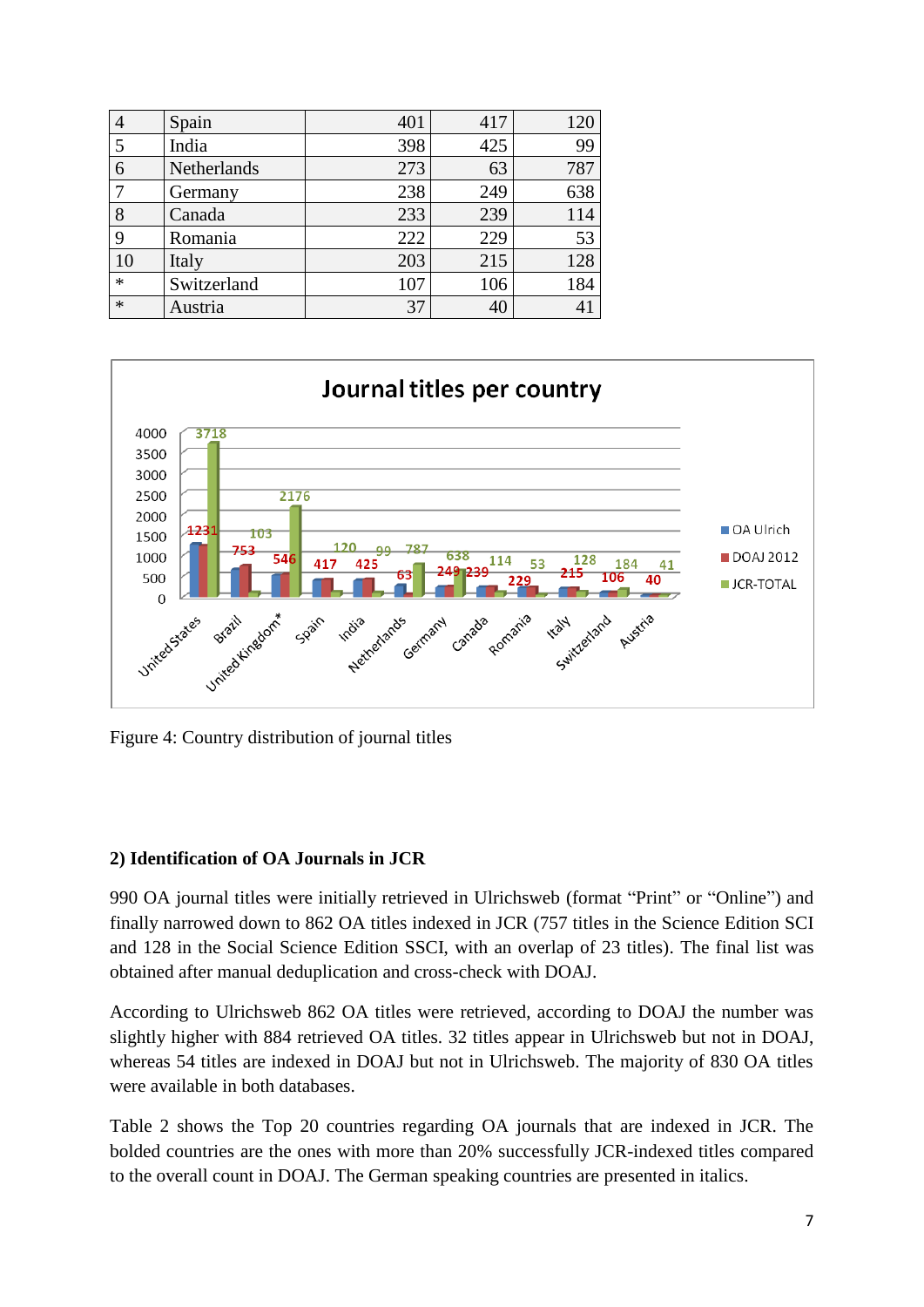| Rank           | <b>Country</b>        | # OA<br><b>Titles in</b><br><b>JCR</b> acc.<br><b>Ulrich</b> | #OA<br><b>Titles in</b><br><b>JCR</b> acc.<br><b>DOAJ</b> | #<br>overall<br>titles in<br><b>DOAJ</b> | $%$ in<br><b>JCR</b><br>acc.<br><b>DOAJ</b> | $%$ in<br><b>JCR</b><br>acc.<br><b>Ulrich</b> |
|----------------|-----------------------|--------------------------------------------------------------|-----------------------------------------------------------|------------------------------------------|---------------------------------------------|-----------------------------------------------|
| 1              | United Kingdom        | 110                                                          | 113                                                       | 546                                      | 20.70                                       | 20.15                                         |
| $\overline{2}$ | <b>United States</b>  | 105                                                          | 110                                                       | 1231                                     | 8.94                                        | 8.53                                          |
| 3              | <b>Brazil</b>         | 83                                                           | 90                                                        | 753                                      | 11.95                                       | 11.02                                         |
| 4              | Japan                 | 45                                                           | 44                                                        | 106                                      | 41.51                                       | 42.45                                         |
| 5              | India                 | 42                                                           | 43                                                        | 425                                      | 10.12                                       | 9.88                                          |
| 6              | Spain                 | 39                                                           | 42                                                        | 417                                      | 10.07                                       | 9.35                                          |
| 7              | Germany               | 39                                                           | 39                                                        | 249                                      | 16.06                                       | 16.06                                         |
| 8              | Poland                | 36                                                           | 36                                                        | 135                                      | 26.67                                       | 26.67                                         |
| 9              | Turkey                | 29                                                           | 30                                                        | 199                                      | 15.08                                       | 14.57                                         |
| 10             | Chile                 | 28                                                           | 30                                                        | 140                                      | 21.43                                       | 20                                            |
| 11             | Mexico                | 28                                                           | 29                                                        | 122                                      | 23.77                                       | 22.95                                         |
| 12             | Croatia               | 19                                                           | 19                                                        | 87                                       | 21.84                                       | 21.84                                         |
| 13             | Colombia              | 18                                                           | 20                                                        | 187                                      | 10.70                                       | 9.63                                          |
| 14             | Iran                  | 18                                                           | 18                                                        | 145                                      | 12.41                                       | 12.41                                         |
| 15             | Serbia                | 16                                                           | 16                                                        | 79                                       | 20.25                                       | 20.25                                         |
| 16             | <b>Czech Republic</b> | 14                                                           | 14                                                        | 61                                       | 22.95                                       | 22.95                                         |
| 17             | Switzerland           | 13                                                           | 13                                                        | 106                                      | 12.26                                       | 12.26                                         |
| 18             | Italy                 | 12                                                           | 13                                                        | 215                                      | 6.05                                        | 5.58                                          |
| 19             | South Korea           | 11                                                           | 11                                                        | 39                                       | 28.21                                       | 28.21                                         |
| 20             | South Africa          | 11                                                           | 11                                                        | 47                                       | 23.40                                       | 23.4                                          |
| 21             | Canada                | 10                                                           | 10                                                        | 239                                      | 4.18                                        | 4.18                                          |
| 54             | Austria               | $\overline{c}$                                               | $\overline{c}$                                            | 40                                       | 5.00                                        | 5                                             |

Table 2: Top 20 countries regarding indexed OA journals in JCR (according to Ulrich and DOAJ)

## **3) OA Journals in JCR - allocation of titles to disciplines, countries and quartiles**

Table 3 shows the allocation of OA titles to ESI and corresponding DOAJ subject categories. The last column gives the percentage of JCR-indexed OA titles per subject category.

| Rank | <b>ESI</b> - Subject Categories | # $OA$<br>titles<br>in<br><b>JCR</b> | # titles in<br>corresponding<br><b>DOAJ</b><br>category | $%$ in<br><b>JCR</b> |
|------|---------------------------------|--------------------------------------|---------------------------------------------------------|----------------------|
|      | Clinical Medicine               | 250                                  | 492                                                     | 50.81%               |
| ി    | Plant & Animal Science          | 105                                  | 162                                                     | 64.81%               |

Table 3: OA journals in JCR assigned to ESI categories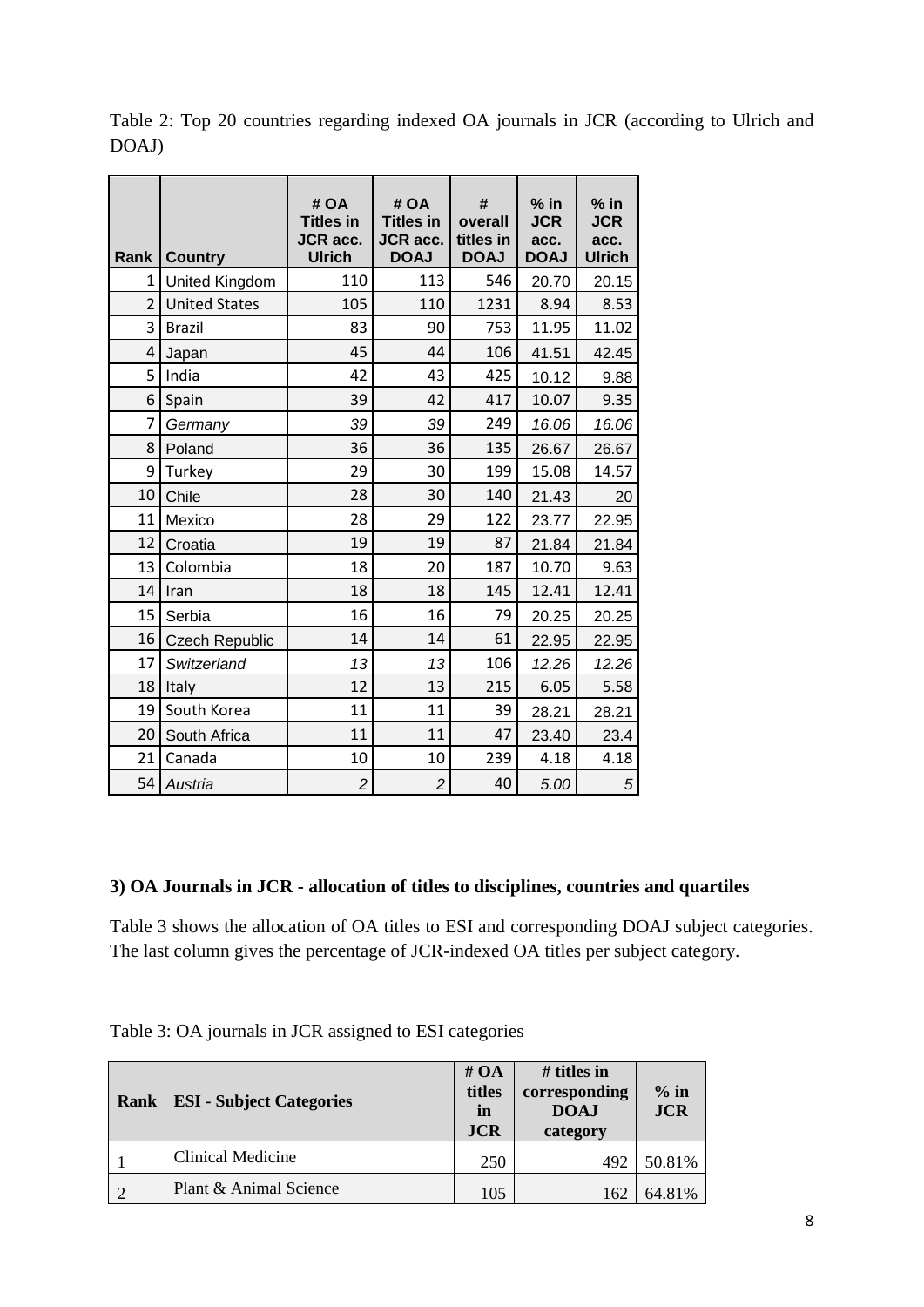| 3              | Social Sciences, general          | 102            | 302 | 33.77% |
|----------------|-----------------------------------|----------------|-----|--------|
| $\overline{4}$ | <b>Biology &amp; Biochemistry</b> | 71             | 358 | 19.83% |
| 5              | Engineering                       | 60             | 495 | 12.12% |
| 6              | Geosciences                       | 54             | 117 | 46.15% |
| 7              | Chemistry                         | 46             | 159 | 28.93% |
| 8              | Mathematics                       | 43             | 212 | 20.28% |
| 9              | <b>Agricultural Sciences</b>      | 40             | 151 | 26.49% |
| 10             | Molecular Biology & Genetics      | 35             | 55  | 63.64% |
| 11             | Pharmacology & Toxicology         | 31             | 98  | 31.63% |
| 12             | <b>Materials Science</b>          | 29             | 39  | 74.36% |
| 13             | Physics                           | 27             | 83  | 32.53% |
| 14             | Neuroscience & Behavior           | 24             | 125 | 19.20% |
| 15             | Environment/Ecology               | 21             | 183 | 11.48% |
| 16             | Economics & Business              | 20             | 450 | 4.44%  |
| 17             | <b>Computer Science</b>           | 18             | 332 | 5.42%  |
| 18             | Microbiology                      | 18             | 59  | 30.51% |
| 19             | Psychiatry/Psychology             | 18             | 234 | 7.69%  |
| 20             | Multidisciplinary                 | 13             | 192 | 6.77%  |
| 21             | Immunology                        | 9              | 33  | 27.27% |
| 22             | Space Science                     | $\overline{2}$ | 19  | 10.53% |

Results in italics indicate that the matching process of the ESI and DOAJ categories was not very sound.

Figures 5 and 6 depict the Quartiles distribution of JCR-indexed OA journal titles. The percentage of Q1 titles is <20%. The majority of journals are assigned to Q4.

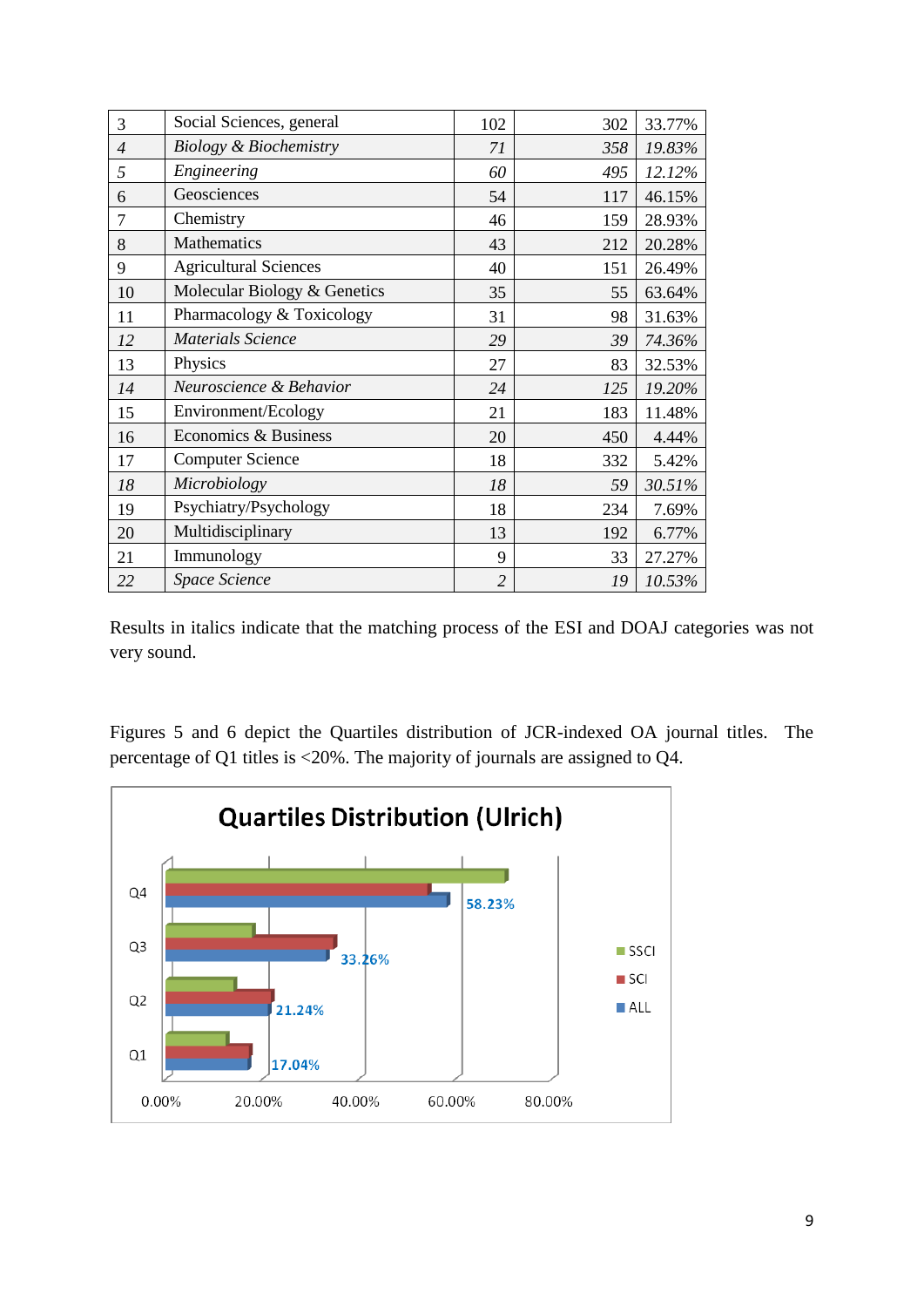Figure 5: Quartiles distribution of JCR-indexed OA journal titles (according to Ulrich and considering both JCR-Editions (SCI or SSCI))



Figure 6: Quartiles distribution of JCR-indexed OA journal titles - Ulrich vs. DOAJ

Table 4 lists all originating countries of Q1 OA journals titles. USA and UK are found on the very top with 41 resp. 31 titles. Germany holds ranking position 3 with 9 titles. The countries presented in italics are the only ones with different values observed in Ulrich and DOAJ.

| <b>Country</b>        | Q1 acc. Ulrich<br># | # Q1 acc. DOAJ |
|-----------------------|---------------------|----------------|
| <b>United States</b>  | 41                  | 47             |
| <b>United Kingdom</b> | 31                  | 34             |
| Germany               | 9                   | 9              |
| Switzerland           | 4                   | 4              |
| Japan                 | 4                   | 4              |
| Canada                | 3                   | 3              |
| France                | $\overline{2}$      | 2              |
| Denmark               | $\overline{2}$      | 2              |
| New Zealand           | $\overline{2}$      | 2              |
| Finland               | 1                   |                |
| Serbia                | 1                   |                |
| Lithuania             | 1                   |                |
| Netherlands           | 1                   |                |
| Australia             | 1                   | 0              |

Table 4: Country distribution Q1 OA titles according to Ulrich and DOAJ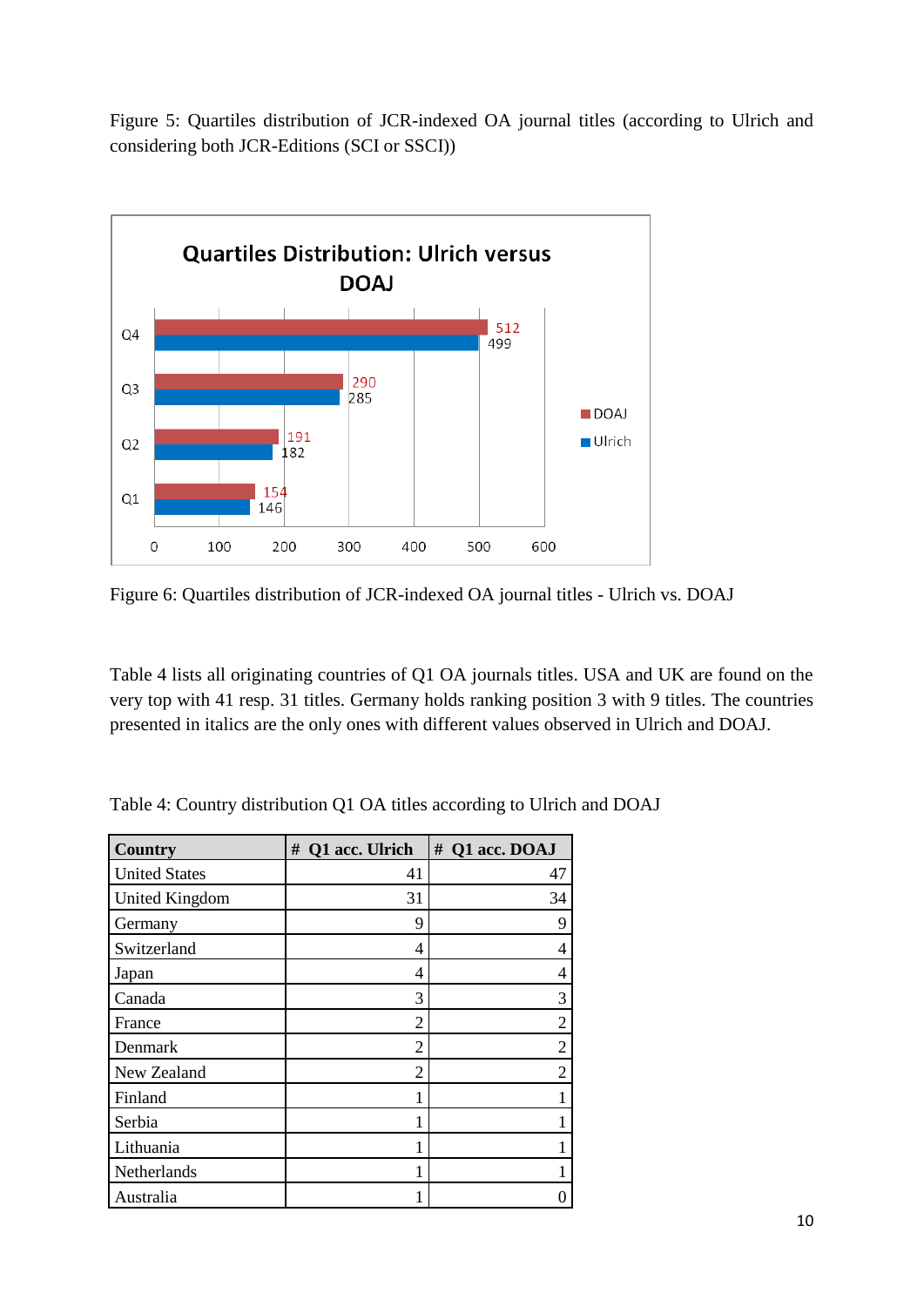| Italy  |  |
|--------|--|
| Norway |  |

Figure 7 reflects the publisher distribution of Q1 OA journal titles. 28 of the 106 Q1 titles are published by BioMed Central. The same amount of journals is published by 7 publishing houses each represented with at least two titles. The remaining 50 titles originate from 50 individual publishers.



Figure 7: Publisher distribution of Q1 OA titles (according to Ulrich)

# **4) Analysis of JCR-indexed OA Top-journals**

The top 50 titles according to maximum Impact Factor include the top 40 titles in SCI (5.3%) and the top 10 titles in SSCI (7.4%) JCR Editions 2010 (see Table 5).

UK (23 titles) and USA (17 titles) contribute to 80% of this list. The remaining 20% originate from Canada (3 titles), Germany and Switzerland (each of them 2 titles, each of them 1 title in the Top 5), and Italy, Spain and Lithuania (each of them 1 title).

All 40 SCI titles belong to Q1, and only 3 out of 10 SSCI titles are assigned to Q2. Only 2 titles are indexed in both SCI and SSCI.

35 titles of the Top 50 list have been OA journals right from the beginning. The remainder was converted at a later point of time. Figure 8 gives an overview of how long it took for the 35 "right from the beginning" OA titles to be included in JCR.

Table 5: Top 50 OA titles according to Impact Factor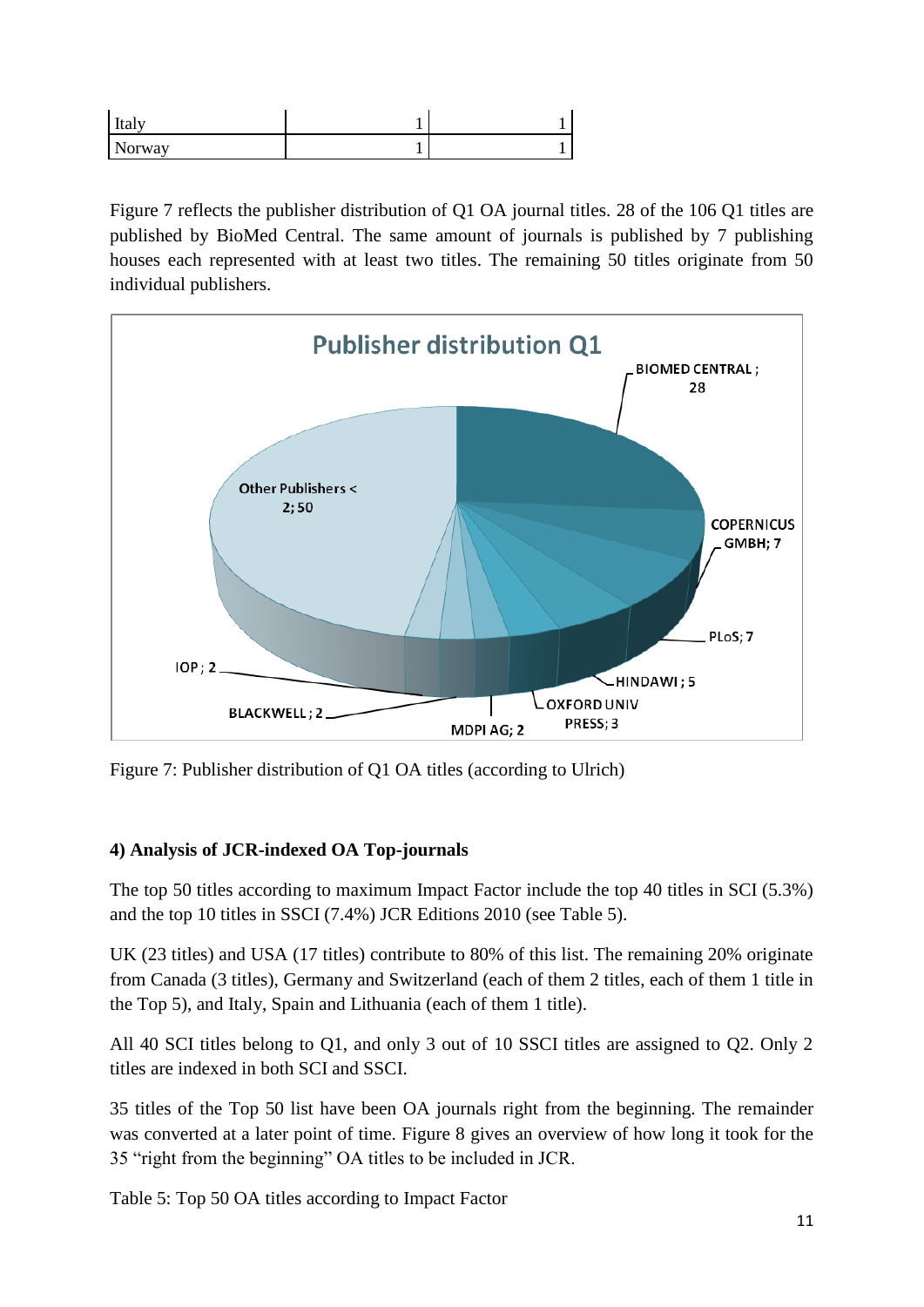|                                                                    |                        |               |                            |                      | <b>First IF</b><br><b>Year in</b> |            |                      |                                   |                                                |
|--------------------------------------------------------------------|------------------------|---------------|----------------------------|----------------------|-----------------------------------|------------|----------------------|-----------------------------------|------------------------------------------------|
|                                                                    |                        |               |                            | index. in            | <b>JCR</b>                        |            |                      |                                   |                                                |
| <b>Title</b>                                                       | JCR-<br><b>Edition</b> | start<br>year | <b>OA</b><br>since         | <b>DOAJ</b><br>since | online<br>eds.                    | IF<br>2010 | $Q-$<br>2010         | country                           | publisher                                      |
| PL o S Medicine                                                    | SCI                    | 2004          | 2004                       | 2004                 | 2005                              | 15.617     | Q1                   | <b>USA</b>                        | PLoS                                           |
| Living Reviews in<br>Relativity                                    | SCI                    | 1998          | 1998                       | 2003                 | 2009                              | 12.625     | Q <sub>1</sub>       | Germany                           | <b>MPI</b> Gravitational<br>Physics            |
| PL o S Biology                                                     | SCI                    | 2003          | 2003                       | 2003                 | 2004                              | 12.472     | Q <sub>1</sub>       | <b>USA</b>                        | PLoS                                           |
| <b>Molecular Systems</b><br><b>Biology</b>                         | SCI                    | 2005          | 2005                       | 2005                 | 2006                              | 9.667      | Q <sub>1</sub>       | UK                                | NPG & Eur. Mol.Biol.<br>Org.                   |
| European Cells &<br>Materials                                      | SCI                    | 2001          | 2001                       | 2004                 | 2008                              | 9.65       | Q <sub>1</sub>       | Switzerland                       | Eur. Cells & Materials<br>Ltd                  |
| PL o S Genetics                                                    | SCI                    | 2005          | 2005                       | 2005                 | 2006                              | 9.543      | Q1                   | <b>USA</b>                        | PLoS                                           |
| PL o S Pathogens                                                   | SCI                    | 2005          | 2005                       | 2005                 | 2006                              | 9.079      | Q1                   | <b>USA</b>                        | PLoS                                           |
| Nucleic Acids<br>Research                                          | SCI                    | 1996          | 2005                       | 2002                 | 1998                              | 7.836      | Q <sub>1</sub>       | UK.                               | <b>Oxford University Press</b>                 |
| Pain Physician                                                     | SCI                    | 1999          | $\boldsymbol{?}$           | 2008                 | 2010                              | 7.793      | Q <sub>1</sub>       | <b>USA</b>                        | Amer. Soc. Interv. Pain<br>Phys.               |
| <b>Emerging Infectious</b>                                         |                        | 1995          |                            |                      |                                   |            |                      |                                   | <b>U.S.N.C.</b> Infectious<br><b>Diseases</b>  |
| Diseases                                                           | SCI                    |               | $\boldsymbol{?}$           | 2003                 | 1998                              | 6.859      | Q <sub>1</sub>       | <b>USA</b>                        |                                                |
| Haematologica<br>Journal of Lipid                                  | SCI                    | 1920          | $\boldsymbol{?}$           | 2007                 | 1998                              | 6.532      | Q1                   | Italy                             | Ferrata Storti Foundation<br>Amer.Soc.Biochem. |
| Research                                                           | SCI                    | 2002          | $\cdot$                    | 2003                 | 1998                              | 6.115      | Q <sub>1</sub>       | <b>USA</b>                        | Mol.Biol.                                      |
| <b>Environmental Health</b><br>Perspectives                        | SCI                    | 1972          | $\overline{\mathcal{L}}$   | 2004                 | 1998                              | 6.087      | Q <sub>1</sub>       | <b>USA</b>                        | <b>NIEHS</b>                                   |
| Orphanet Journal of<br><b>Rare Diseases</b>                        | SCI                    | 2006          | 2006                       | 2006                 | 2007                              | 5.933      | Q <sub>1</sub>       | UK                                | <b>BioMed Central</b>                          |
| Molecular Medicine                                                 | SCI                    | 1994          | $\overline{\mathcal{L}}$   | 2002                 | 1998                              | 5.908      | Q1                   | <b>USA</b>                        | Feinstein Ins. Med. Res.                       |
| Journal of<br>Neuroinflammation                                    | SCI                    | 2004          | 2004                       | 2004                 | 2008                              | 5.785      | Q1                   | UK                                | <b>BioMed Central</b>                          |
| <b>BMC</b> Medicine                                                | SCI                    | 2003          | 2003                       | 2003                 | 2008                              | 5.75       | Q1                   | UK                                | <b>BioMed Central</b>                          |
| PL o S Computational<br><b>Biology</b>                             | <b>SCI</b>             | 2005          | 2005                       | 2005                 | 2005                              | 5.515      | Q <sub>1</sub>       | <b>USA</b>                        | PLoS                                           |
| NeoPlasia                                                          | SCI                    | 1999          | $\overline{\cdot}$         | 2008                 | 2002                              | 5.476      | Q <sub>1</sub>       | <b>USA</b>                        | Neoplasia                                      |
| World Health<br>Organization. Bulletin                             | <b>SCI</b>             | 1947          | $\boldsymbol{?}$           | 2004                 | 1998                              | 5.459      |                      | Switzerland                       | <b>WHO</b>                                     |
| Molecular<br>Neurodegeneration                                     | SCI                    | 2006          | 2006                       | 2007                 | 2009                              | 5.361      | Q <sub>1</sub><br>Q1 | $\ensuremath{\mathrm{UK}}\xspace$ | <b>BioMed Central</b>                          |
| Atmospheric                                                        |                        |               |                            |                      |                                   |            |                      |                                   |                                                |
| Chemistry and<br>Physics                                           | SCI                    | 2001          | 2001                       | 2003                 | 2002                              | 5.309      | Q1                   | Germany                           | <b>Copernicus Publications</b>                 |
| Retrovirology                                                      | SCI                    | 2004          | 2004                       | 2004                 | 2007                              | 5.236      | Q1                   | UK                                | <b>BioMed Central</b>                          |
| <b>BMC</b> Biology                                                 | SCI                    | 2003          | 2003                       | 2003                 | 2007                              | 5.203      | Q1                   | $\ensuremath{\mathrm{UK}}\xspace$ | <b>BioMed Central</b>                          |
| Int. J. of                                                         |                        |               |                            |                      |                                   |            |                      |                                   |                                                |
| Nanomedicine<br>Particle and Fibre                                 | SCI                    | 2006          | 2006                       | 2009                 | 2007                              | 4.976      | Q1                   | UK                                | Dove Medical Press                             |
| Toxicology                                                         | SCI                    | 2004          | 2004                       | 2004                 | 2010                              | 4.906      | Q1                   | $\ensuremath{\mathrm{UK}}\xspace$ | <b>BioMed Central</b>                          |
| J. of Psychiatry and<br>Neuroscience                               | SSCI/SCI               | 1998          | $\boldsymbol{\mathcal{P}}$ | 2000/1998            | 2001                              | 4.893      | Q1                   | Canada                            | Canadian Medical Assoc.                        |
| <b>DNA</b> Research                                                | SCI                    | 1994          | 2000                       | 2006                 | 2002                              | 4.754      | Q1                   | $\ensuremath{\mathrm{UK}}\xspace$ | <b>Oxford University Press</b>                 |
| PL o S Neglected                                                   |                        |               |                            |                      |                                   |            |                      |                                   |                                                |
| <b>Tropical Diseases</b><br>Epigenetics &                          | SCI                    | 2007          | 2007                       | 2008                 | 2008                              | 4.752      | Q1                   | <b>USA</b>                        | PLoS                                           |
| Chromatin                                                          | SCI                    | 2008          | 2008                       | 2010                 | 2010                              | 4.731      | Q <sub>1</sub>       | UK                                | <b>BioMed Central</b>                          |
| Journal of Medical<br><b>Internet Research</b><br>Disease Models & | SCI                    | 1999          | 1999                       | 2003                 | 2006                              | 4.663      | Q1                   | Canada                            | Gunther Eysenbach                              |
| Mechanisms                                                         | SCI                    | 2008          | 2008                       | 2011                 | 2009                              | 4.584      | Q1/Q2                | UK                                | Company of Biologists                          |
| Microbial Cell                                                     | SCI                    | 2002          | 2002                       | 2003                 | 2007                              | 4.544      | Q1                   | $\ensuremath{\mathsf{UK}}\xspace$ | <b>BioMed Central</b>                          |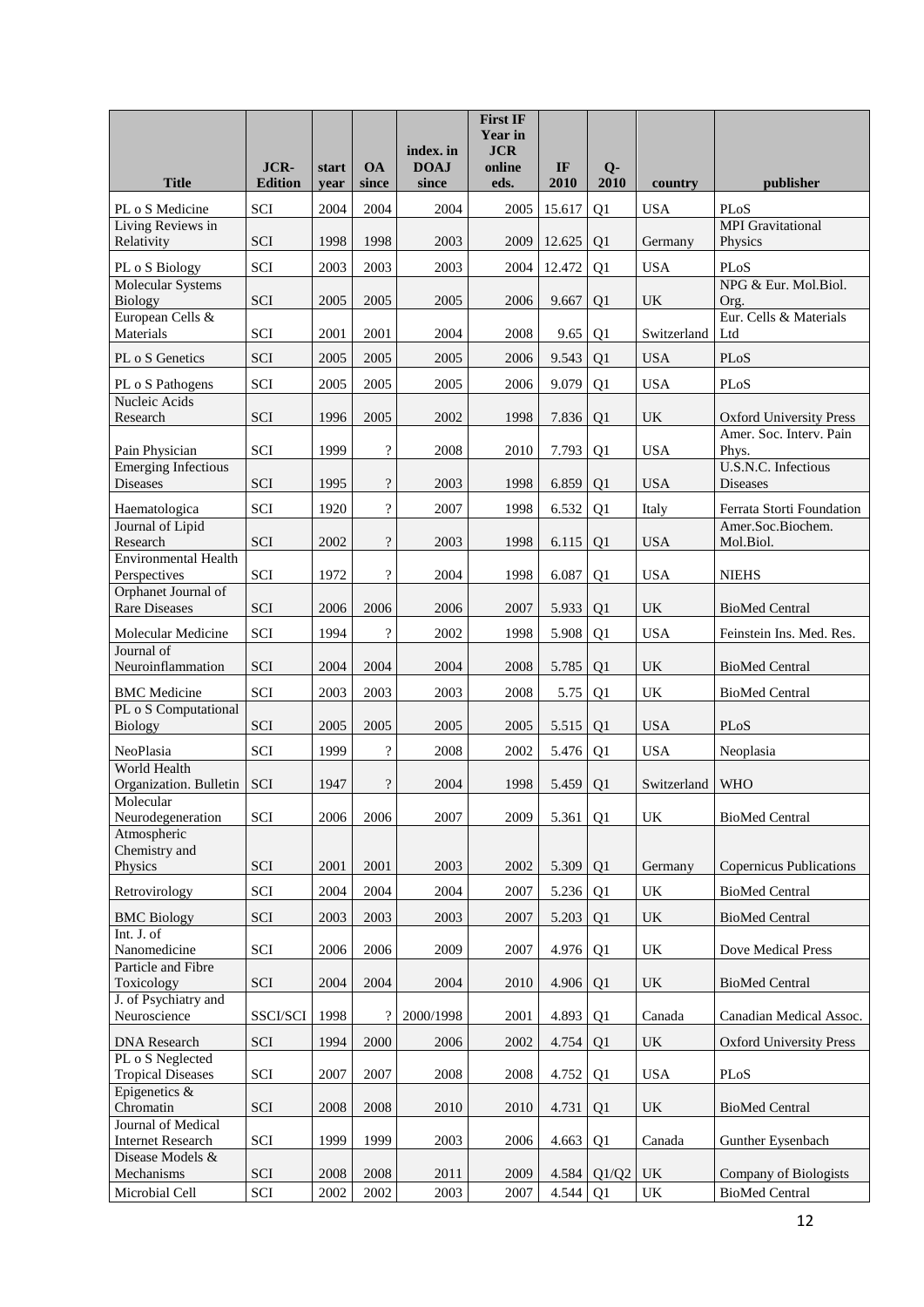| Factories                                        |                 |      |                          |      |           |       |                |            |                         |
|--------------------------------------------------|-----------------|------|--------------------------|------|-----------|-------|----------------|------------|-------------------------|
| <b>Annals of Family</b><br>Medicine              | <b>SCI</b>      | 2003 | $\overline{\mathcal{L}}$ | 2003 | 2006      | 4.457 | Q <sub>1</sub> | <b>USA</b> | HighWire                |
| PL o S One                                       | SCI             | 2006 | 2006                     | 2007 | 2009      | 4.411 | Q1             | <b>USA</b> | PLoS                    |
| J. of Cardiovasc.<br>Magn. Resonance             | <b>SCI</b>      | 1999 | 2008                     | 2005 | 1999      | 4.328 | Q <sub>1</sub> | <b>UK</b>  | <b>BioMed Central</b>   |
| <b>BMC</b> Genomics                              | <b>SCI</b>      | 2000 | 2000                     | 2003 | 2004      | 4.206 | Q1             | UK         | <b>BioMed Central</b>   |
| Molecular Pain                                   | <b>SCI</b>      | 2005 | 2005                     | 2005 | 2007      | 4.148 | Q2             | <b>UK</b>  | <b>BioMed Central</b>   |
| Biotechnology for<br><b>Biofuels</b>             | <b>SCI</b>      | 2008 | 2008                     | 2008 | 2009      | 4.146 | Q <sub>1</sub> | <b>UK</b>  | <b>BioMed Central</b>   |
| Cell Division                                    | <b>SCI</b>      | 2006 | 2006                     | 2006 | 2010      | 4.091 | Q2             | <b>UK</b>  | <b>BioMed Central</b>   |
| Ecology and Society                              | <b>SSCI/SCI</b> | 2004 | 2004                     | 2004 | 2011/2011 | 3.31  | Q1/Q2          | Canada     | The Resilience Alliance |
| Computational<br>Linguistics                     | <b>SSCI</b>     | 2000 | 2009                     | 2002 | 2000      | 2.971 | Q <sub>1</sub> | <b>USA</b> | <b>MIT Press</b>        |
| Implementation<br>Science                        | <b>SSCI</b>     | 2006 | 2006                     | 2006 | 2009      | 2.514 | Q <sub>1</sub> | <b>UK</b>  | <b>BioMed Central</b>   |
| Int. Journal of Health<br>Geographics            | <b>SSCI</b>     | 2002 | 2002                     | 2003 | 2009      | 2.341 | Q <sub>1</sub> | <b>UK</b>  | <b>BioMed Central</b>   |
| PR Special Topics -<br>Phys. Edu. Res.           | <b>SSCI</b>     | 2005 | 2005                     | 2007 | 2008      | 2.302 | Q <sub>1</sub> | <b>USA</b> | <b>APS</b>              |
| Inzinerine Ekonomika                             | <b>SSCI</b>     | 2005 | 2005                     | 2006 | 2010      | 2.16  | Q <sub>1</sub> | Lithuania  | Technologija            |
| Duke Law Journal                                 | <b>SSCI</b>     | 1951 | 1996                     | 2003 | 2000      | 2.059 | Q1             | <b>USA</b> | Duke Univ. School Law   |
| Health and Quality of<br><b>Life Outcomes</b>    | <b>SSCI</b>     | 2003 | 2003                     | 2003 | 2008      | 1.86  | Q <sub>2</sub> | UK         | <b>BioMed Central</b>   |
| Int. J. of Clin. and<br><b>Health Psychology</b> | <b>SSCI</b>     | 2001 | 2002                     | 2005 | 2007      | 1.842 | Q2             | Spain      | <b>AEPC</b>             |
| J. of Artif. Soc. and<br>Social Simulation       | <b>SSCI</b>     | 1998 | 1998                     | 2003 | 2003*     | 1.733 | Q <sub>2</sub> | <b>UK</b>  | Univ. Surrey            |



Figure 8: Overview of delay intervals to be indexed in JCR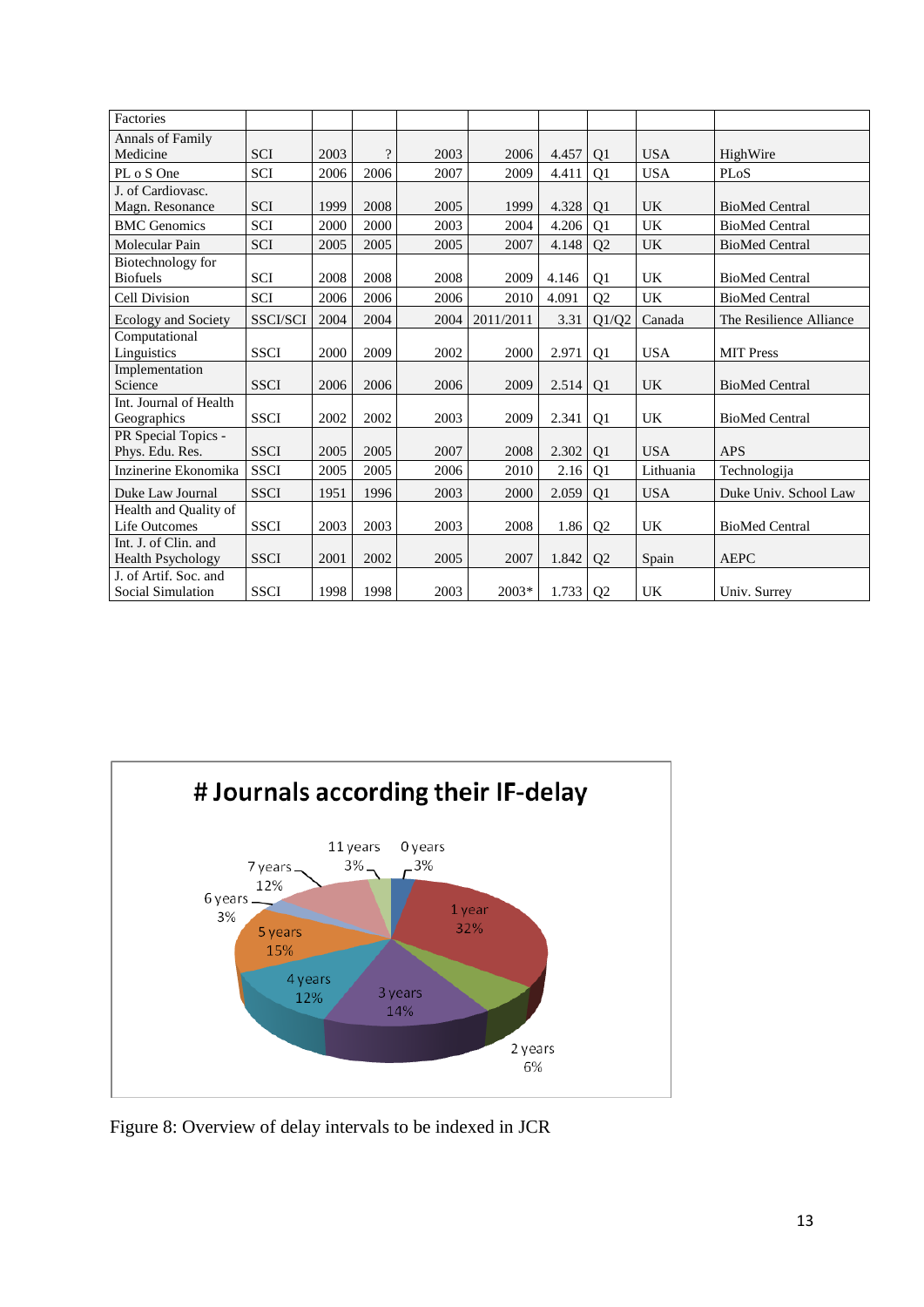## **5) Temporal evolution of Top 50 OA journals – comparison of journal impact measures**

For the top 50 titles (according to maximum Impact Factor) the temporal evolution of the journal impact measures Journal Impact Factor, SJR and SNIP was analyzed comparatively (see Table 6).

Overall uptrend lines regarding journal impact were found for the majority of the analyzed titles. 20 out of 40 SCI titles showed clear uptrend lines for all 3 journal impact measures, and 14 out of 40 SCI titles at least uptrend lines for 2 of the indicators. Moreover 4 out of 10 SSCI titles were detected with increasing trend lines for either 3 or at least 2 journal impact measures (each group represented with 2 titles).

Downtrend lines were hardly observed (bolded titles in Table 5). 7 SCI and 3 SSCI titles were identified with a negative slope for 1 indicator, and only 2 SCI and 1 SSCI title showed decreasing trend lines for 2 indicators. Discrepancies in the indicator timelines were analyzed for these few titles. For PLoS Biology, Nucleic Acids Research, Emerging Infectious Diseases and Journal of Lipid Research the increase of the number of articles and the decrease of the number of review articles has been found as an explanation; whereas quite the opposite is the case for Molecular Medicine. Uptrend SNIP values for PLoS Biology and BMC Genomics are explicable due to the decreased Raw Impact Factor along with also decreased Database Citation Potential.

Discrepancies observed for a few titles simply originate from the fact that either none or only insufficient data were available for the analysis.

Comparative indicator timelines are exemplarily shown for PLoS Biology in Figure 9.

| #              | <b>Title</b>                             | JCR-<br><b>Edition</b> | <b>Trend</b><br>IF | <b>Trend</b><br><b>SJR</b> | <b>Trend</b><br><b>SNIP</b> |
|----------------|------------------------------------------|------------------------|--------------------|----------------------------|-----------------------------|
| 1              | PLoS Medicine                            | <b>SCI</b>             |                    |                            |                             |
| $\overline{2}$ | Living Reviews in Relativity             | <b>SCI</b>             |                    | $\leftrightarrow$          |                             |
| 3              | <b>PLoS Biology</b>                      | <b>SCI</b>             |                    |                            |                             |
| 4              | Molecular Systems Biology                | <b>SCI</b>             |                    |                            |                             |
| 5              | European Cells & Materials               | <b>SCI</b>             |                    |                            |                             |
| 6              | <b>PLoS</b> Genetics                     | <b>SCI</b>             | $\leftrightarrow$  |                            |                             |
| 7              | <b>PLoS Pathogens</b>                    | <b>SCI</b>             |                    | $\leftrightarrow$          |                             |
| 8              | Nucleic Acids Research                   | <b>SCI</b>             |                    |                            |                             |
| 9              | Pain Physician                           | <b>SCI</b>             | n.a.               |                            |                             |
| 10             | <b>Emerging Infectious Diseases</b>      | <b>SCI</b>             |                    |                            |                             |
| 11             | Haematologica                            | <b>SCI</b>             |                    |                            |                             |
| 12             | Journal of Lipid Research                | <b>SCI</b>             |                    |                            |                             |
| 13             | <b>Environmental Health Perspectives</b> | <b>SCI</b>             |                    |                            |                             |
| 14             | <b>Orphanet Journal of Rare Diseases</b> | <b>SCI</b>             |                    |                            |                             |
| 15             | <b>Molecular Medicine</b>                | <b>SCI</b>             |                    |                            |                             |
| 16             | Journal of Neuroinflammation             | <b>SCI</b>             |                    |                            |                             |

Table 6: Temporal evolution of the Top 50 OA titles (according to Impact Factor)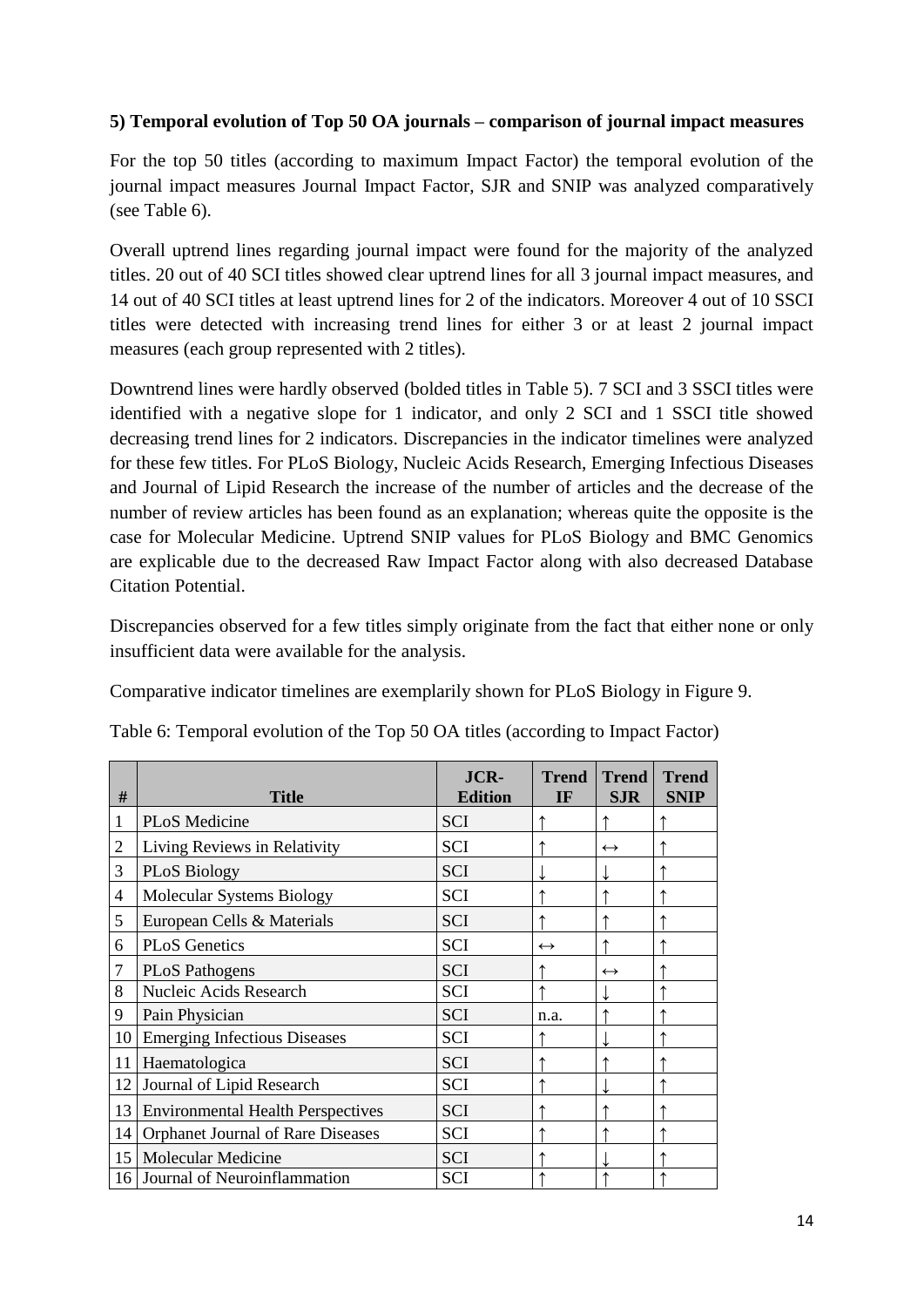| 17                       | <b>BMC</b> Medicine                     | <b>SCI</b>   |                   |                   |                   |
|--------------------------|-----------------------------------------|--------------|-------------------|-------------------|-------------------|
| 18                       | <b>PLoS Computational Biology</b>       | <b>SCI</b>   | $\leftrightarrow$ |                   |                   |
| 19                       | NeoPlasia                               | <b>SCI</b>   | $\leftrightarrow$ | $\leftrightarrow$ |                   |
| 20                       | World Health Organization. Bulletin     | <b>SCI</b>   |                   |                   |                   |
| 21                       | Molecular Neurodegeneration             | <b>SCI</b>   |                   |                   |                   |
| 22                       | Atmospheric Chemistry and Physics       | <b>SCI</b>   |                   |                   |                   |
| 23                       | Retrovirology                           | <b>SCI</b>   |                   |                   |                   |
| 24                       | <b>BMC Biology</b>                      | <b>SCI</b>   |                   | $\leftrightarrow$ |                   |
| 25                       | Int. J. of Nanomedicine                 | <b>SCI</b>   |                   |                   |                   |
|                          | 26 Particle and Fibre Toxicology        | <b>SCI</b>   | n.a.              |                   |                   |
| 27                       | J. of Psychiatry and Neuroscience       | $SSCI + SCI$ |                   |                   |                   |
| 28                       | <b>DNA</b> Research                     | <b>SCI</b>   |                   |                   | $\leftrightarrow$ |
| 29                       | PLoS Neglected Tropical Diseases        | <b>SCI</b>   |                   |                   |                   |
|                          | 30 Epigenetics & Chromatin              | <b>SCI</b>   | n.a.              | n.a.              | n.a.              |
| 31                       | Journal of Medical Internet Research    | SCI          |                   |                   |                   |
| 32                       | Disease Models & Mechanisms             | <b>SCI</b>   |                   |                   |                   |
| 33                       | <b>Microbial Cell Factories</b>         | <b>SCI</b>   |                   |                   |                   |
| 34                       | Annals of Family Medicine               | <b>SCI</b>   | $\leftrightarrow$ |                   |                   |
| 35                       | PLoS One                                | <b>SCI</b>   |                   |                   |                   |
| 36                       | J. of Cardiovasc. Magn. Resonance       | <b>SCI</b>   |                   |                   |                   |
| 37                       | <b>BMC</b> Genomics                     | <b>SCI</b>   | $\leftrightarrow$ |                   |                   |
| 38                       | Molecular Pain                          | <b>SCI</b>   | $\leftrightarrow$ | $\leftrightarrow$ |                   |
| 39                       | <b>Biotechnology for Biofuels</b>       | <b>SCI</b>   |                   |                   |                   |
| 40                       | <b>Cell Division</b>                    | <b>SCI</b>   | n.a.              |                   |                   |
| 1                        | Ecology and Society                     | $SSCI + SCI$ |                   |                   |                   |
| $\mathfrak{2}$           | <b>Computational Linguistics</b>        | <b>SSCI</b>  |                   |                   |                   |
| 3                        | <b>Implementation Science</b>           | <b>SSCI</b>  |                   | $\leftrightarrow$ |                   |
| $\overline{\mathcal{L}}$ | Int. Journal of Health Geographics      | <b>SSCI</b>  |                   | $\leftrightarrow$ |                   |
| 5                        | PR Special Topics - Phys. Edu. Res.     | <b>SSCI</b>  |                   | $\leftrightarrow$ |                   |
| 6                        | Inzinerine Ekonomika                    | <b>SSCI</b>  | n.a.              |                   |                   |
| 7                        | Duke Law Journal                        | <b>SSCI</b>  | $\leftrightarrow$ |                   |                   |
| 8                        | Health and Quality of Life Outcomes     | <b>SSCI</b>  |                   | $\leftrightarrow$ |                   |
| 9                        | Int. J. of Clin. and Health Psychology  | <b>SSCI</b>  |                   | $\leftrightarrow$ |                   |
| 10                       | J. of Artif. Soc. and Social Simulation | <b>SSCI</b>  |                   | $\leftrightarrow$ |                   |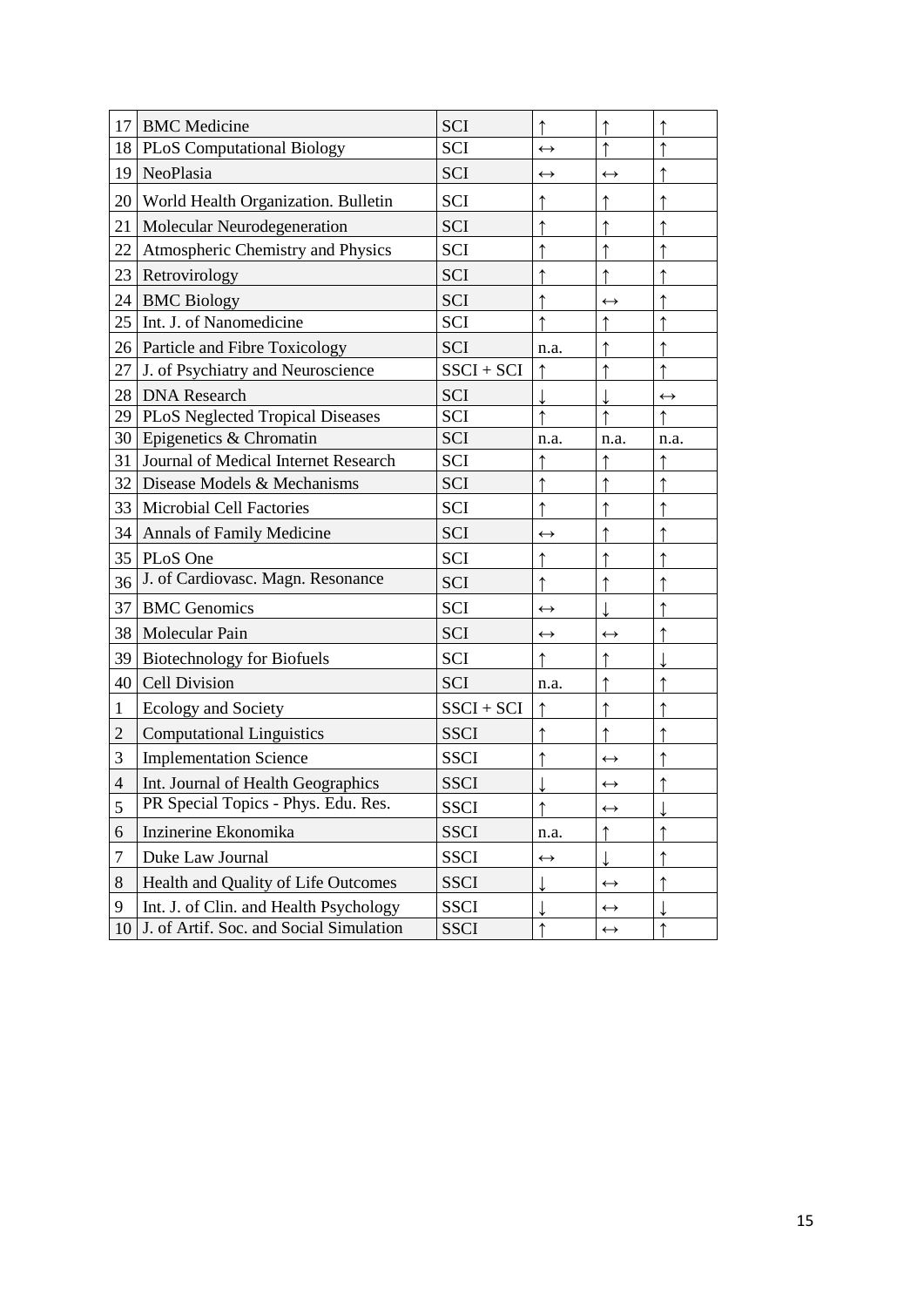

Figure 9: Comparative indicator timelines for PLoS Biology

### **6) Correlation analysis of journal impact measures**

A Pearson correlation analysis was performed for IF, SJR, SNIP and RIP (= Raw Impact Factor used for the calculation of the SNIP [IF, 3 years, Scopus Data]). The correlation analysis was based on 260 values completely available for all Top 50 titles for all the mentioned indicators in the time interval 2001 – 2011. Looking at SJR and SNIP alone increased the number of available values to 378, however, the observed correlation coefficients were insignificantly higher.

The results are shown in Table 7. As evident correlation coefficients between IF and RIP as well as between IF and SJR suggest a rather strong correlation, whereas there is no correlation between SJR and SNIP as well as between IF and SNIP due to the different metrics characteristics. In case of SNIP the corrections for journal subject fields and database coverage need to be taken into account as well.

| Pearson            |            |                        |                                    |            |
|--------------------|------------|------------------------|------------------------------------|------------|
| <b>Correlation</b> | IF         | <b>SJR</b>             | <b>SNIP</b>                        | <b>RIP</b> |
| IF                 |            |                        | 0,744106799 0,111380729 0,81716659 |            |
| <b>SJR</b>         | 0,7441068  |                        | $-0,01405948$ 0,71085879           |            |
| <b>SNIP</b>        |            | 0,11138073 -0,01405948 |                                    | 0,29689917 |
| <b>RIP</b>         | 0,81716659 | 0,71085879             | 0,29689917                         | 0,71085879 |

Table 7: Pearson correlation of journal impact measures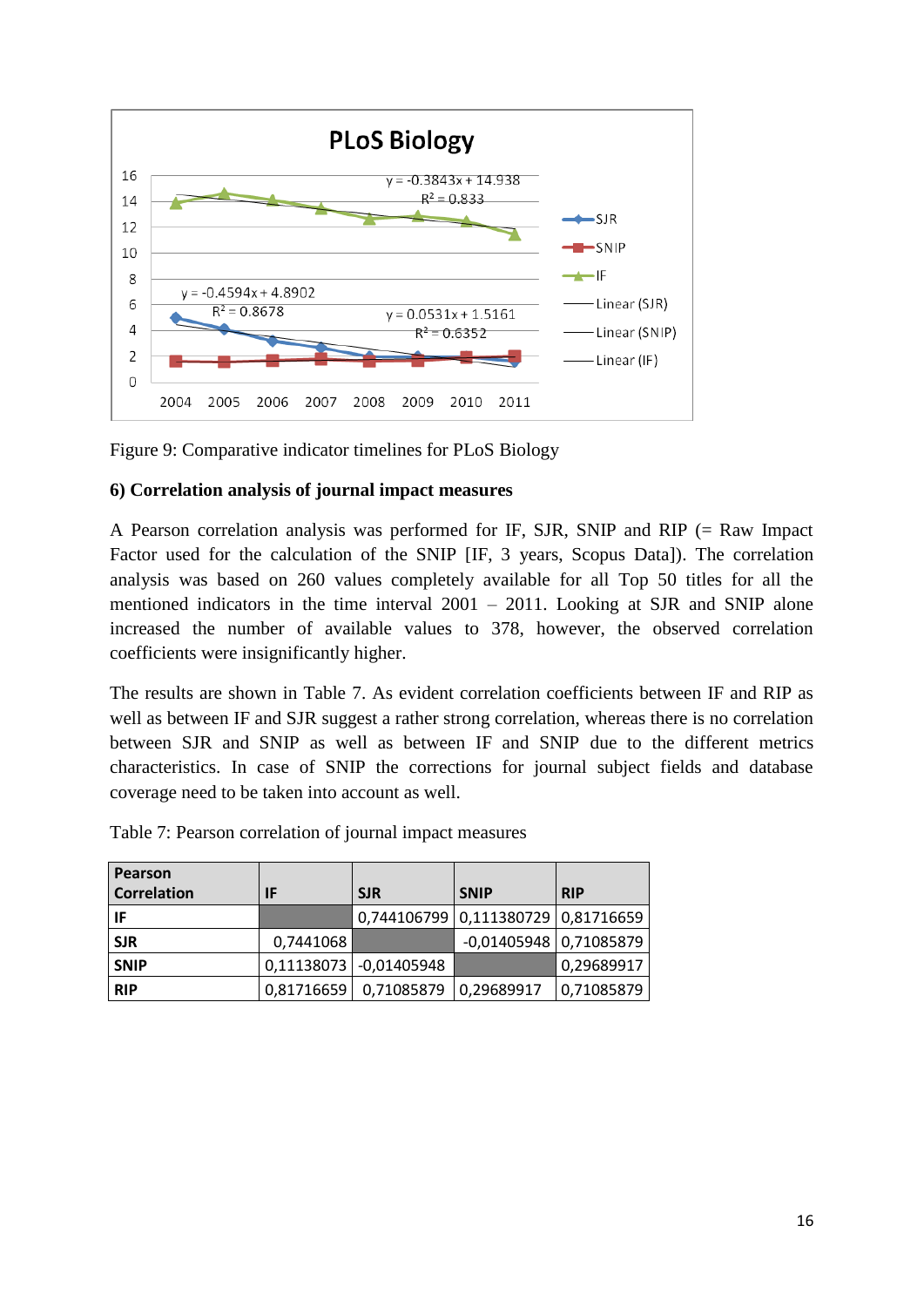## **Discussion and Conclusions**

## **1) Identification of OA titles in the used data sources**

Bibliometric analyses heavily rely on the underlying data sources, which certainly all have their strengths as well as limitations.

Ulrichsweb seemed to be a suitable data source for this analysis and has also been used in the study by Sotudeh and Horri (2007). However, when performing our first data compilation in May 2012, we already encountered several problems:

## - Cumbersome deduplication

Restriction to "Serial type = journal" (from over  $650.000$  items, thereof about 120.000 journal entries) resulted in a hit list where journal titles were listed several times according to the available format (Print, Online, CD, etc.). Manual deduplication was a time-consuming and cumbersome task.

- OA labelling in Ulrichsweb and JCR

Ulrichsweb allows to filter all Open Access titles (Key Features = Open Access) in principle. However, in spite of the common understanding that Open Access journals need to be online, Ulrichsweb also assigns this label to print journals or other formats. More disturbing is the fact that sometimes Open Access journals are listed only as print journals, even though they are either as well or exclusively published as online journals. PloS is the best example as one of the most successful Open Access titles. Except for PloS One all other PloS titles were only listed as print journals in Ulrichsweb when this analysis was performed.

On the other hand, JCR provides no information at all whether a journal title is either closed or open access. As Giglia (2010) observed, it is not possible to extract the list automatically. In the study by McVeigh (2004), the author provided the list of JCR-indexed OA journals as an appendix as of June 30, 2004. But of course this list has changed a lot within the last years and will permanently change in the future. Therefore it is desirable to easily compile it "on the fly" on the Thomson Reuters platform.

- Comparison to DOAJ

**.** 

After manual deduplication of retrieved OA titles in Ulrichsweb the result list was narrowed down to 7451 titles in May 2012. As in previous studies by McVeigh (2004), Sotudeh and Horri (2007) and Giglia (2010), this figure was compared to DOAJ which reported  $7706<sup>7</sup>$  OA titles (245 more than Ulrichsweb). The discrepancy is not too big and can be explained by the preceding issues observed in Ulrichsweb. In comparison to DOAJ the character of Ulrichsweb is more volatile delivering different results in different months.

In spite of the fact that DOAJ seems to be a more reliable and complete data source for OA journals, it could majorly be improved by adding more relevant information per title. Particularly the information whether a title is indexed in JCR or not would be highly

 $7$  In early August 2012 this number has risen to >8000 titles.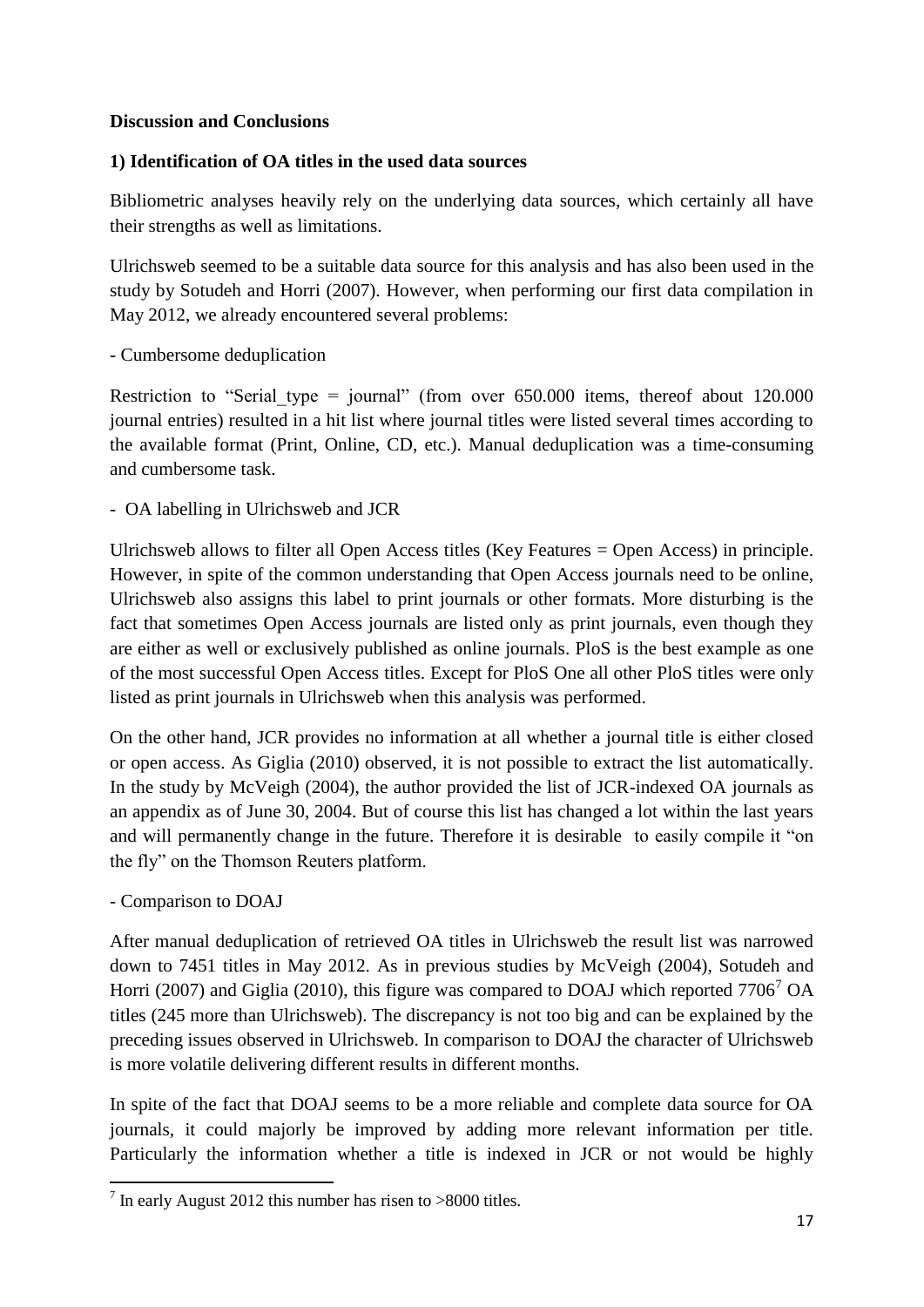appreciated by the scientific community. Such flagged titles should also be searchable. Furthermore it is desirable to know if DOAJ titles are indexed in other databases and repositories – apart from the original publisher's website - and ideally provide direct links.

## **2) Allocation of titles to disciplines, countries and quartiles**

### - Subject categories

It is a well known problem in bibliometrics that different data sources rely on different underlying classification systems. DOAJ's subject categories are based on the Library of Congress classification system, whereas the subject categories in JCR reflect the ones used in the Web of Science. Matching of both systems is cumbersome and only possible to some extent. Therefore it is difficult to judge the obtained results in this regard, which should be taken with a pinch of salt. For bibliometric purposes there is a strong demand for OA databases that provide citation metrics and usage metrics on journal level.

The results of this study suggest that >50% of the 886 JCR indexed OA journals belong to the fields of Clinical Medicine (250 titles), Animal & Plant Science (105 titles) and General Social Sciences (102 titles). The remainder is very much focused on the Sciences, which proves that there is still a lack of JCR indexed OA journals in the Social Sciences and the Humanities.

Due to different categorization it is difficult to compare these findings directly to the results obtained by McVeigh (2004) and Giglia (2010). However, Life Sciences and Medicine have been and still are the predominant subject fields .

### - Countries analysis

DOAJ provides explicit country statistics and allows to study the chronological development of OA titles per country. Unfortunately it does not inform about how many of the added titles are finally also included in JCR. This study shows that the percentage of these is very low in general. It also reveals that some countries are obviously more successful to get indexed in JCR than others. The success rate is surprisingly low for German speaking countries. It is evident from the results that particularly countries with many OA journals (like Brazil, India or Spain) are not necessarily successful with getting these indexed in JCR, whereas countries with rather low numbers of OA titles (like Japan, Poland or South Korea) do very well in this respect. Japan really has an outstanding position with a success rate of >40% JCR indexed OA titles. Further analyses are needed to figure out the reasons for the different national success rates.

Unfortunately the previous studies by McVeigh (2004) and Giglia (2010) analyzed the geographical aspect only per continent. Therefore it is not possible to directly compare the evolution on country level.

### - Quartiles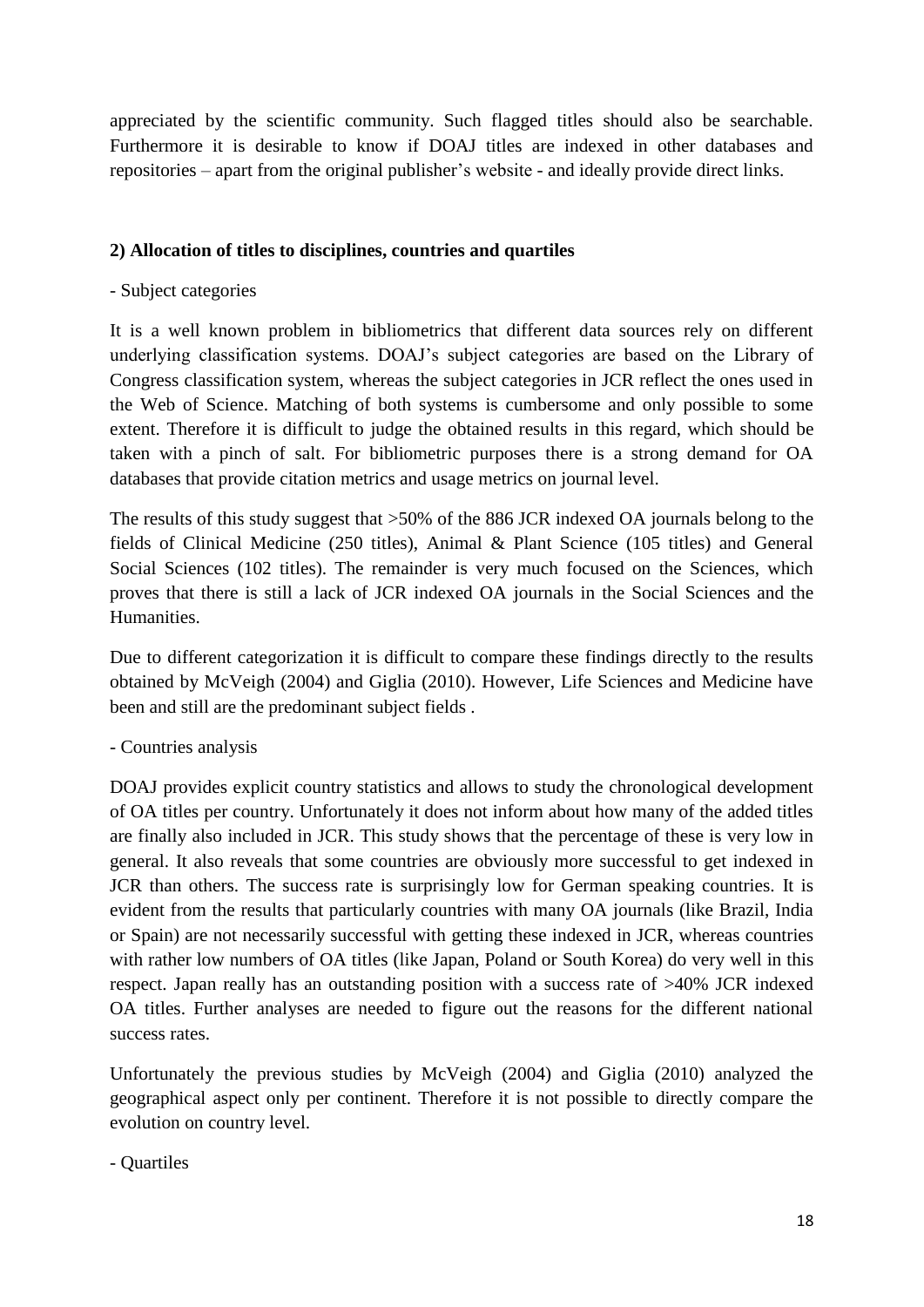Assuming all OA titles to form its own category, the observed Q1 percentage of 17% is somewhat below the expected value of 25%. Without surprise these Q1 titles are predominantly journals in English language, which is in accordance with the general distribution in JCR.

Regarding publishers it is interesting to see that 30% of Q1 journals are assigned to only 2 publishers- namely BioMed Central and PLoS – obviously raising the hurdles for their competitors.

### **3) Temporal evolution of OA journals – comparison of journal impact measures**

Overall it can be said that the identified Top Gold Open Access journals are well-established and their impact is generally increasing for all the analyzed indicators. One third of the 35 newly launched OA titles were already indexed in JCR after 1 year, and 80% of these received an IF at least within a 5 years interval.

Observed discrepancies in the timelines of the used indicators are well-founded in their different nature (SJR as prestige metric vs. IF and SNIP as popularity metrics). They simply measure different aspects and should therefore be applied complementary.

IF and RIP as well as IF and SJR show significant correlation coefficients as expected and prove that neither the use of WoS vs. Scopus data nor the use of 2 years vs. 3 years citation windows lead to considerably different results.

### **4) General conclusions**

It is true that the number of real Gold Open Access is still small compared to the total number of scholarly journals world-wide, and even smaller if reduced to JCR-indexed titles. Nevertheless the overall positive impact trend for Top Gold Open Access journals should encourage scientists to publish their findings there whenever an appropriate title is available in their research field. As evident Open Access and high impact are not necessarily in opposition to each other. Björk and Solomon (2012) found, that Open Access journals founded within the last decade as traditional subscription-based journals launched during the same period. They also observed that Open Access journals relying on article processing fees are on average more frequently cited than Open Access journals based on other business models.

Like with traditional journals the same recommendation for authors is also true for Open Access journals: to publish less but more meaningfully in titles that are most appropriate for the conducted research. Publishers of less successful OA titles in terms of inclusion in JCR should review their quality criteria and use the highly successful publishers as role models. Moreover existent titles should be improved before new ones are launched. Hopefully the positive development will also foster the gradual conversion of traditional journals into true Gold Open Access journals.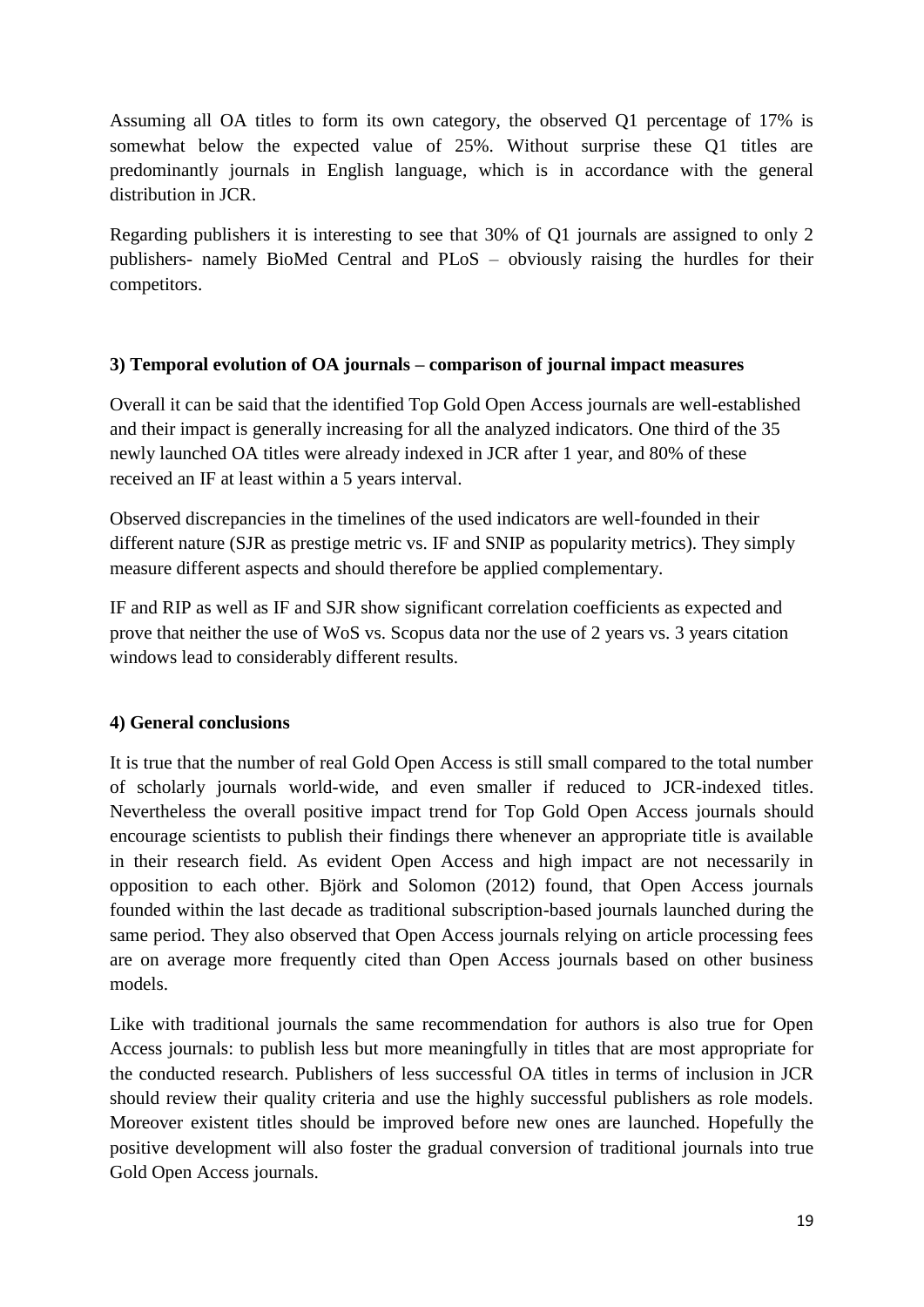Last, but not least increased OA publishing activities of authors should be recognized by responsible research managers operating at universities or research institutes. This should be reflected accordingly in institutional policies, incentive systems and sustainable funding models.

## **Acknowledgements**

The authors wish to thank Steve Reding and Ambros Wernisch for their support with data compilation.

## **References**

Björk, B.–C., Solomon, D. (2012). Open access versus subscription journals: a comparison of scientific impact. *BMC Medicine* 10:73. doi:10.1186/1741-7015-10-73

Craig, I. D., Plume, A. M., McVeigh, M. E., Pringle, J., Amin, M. (2007). Do open access articles have greater citation impact? A critical review of the literature. *Journal of Informetrics* 1(3), 239-248. doi:10.1016/j.joi.2007.04.001

Garfield, E. (1971): The Mystery of the Transposed Journal Lists - Wherein Bradford's Law of Scattering is generalized. According to Garfield's Law of Concentration. *Current Contents*, 17, 222-223. Reprinted in: *Essays of an Information Scientist*, 1, 1962-73. Available: [http://www.garfield.library.upenn.edu/essays/V1p222y1962-73.pdf.](http://www.garfield.library.upenn.edu/essays/V1p222y1962-73.pdf) Accessed: October 29, 2012.

Giglia, E. (2010). The impact factor of open access journals: data and trends. ELPUB2010. Publishing in the networked world:Transforming the Nature of Communication. 14<sup>th</sup> International Conference on Electronic Publishing, 16-18 June 2010, Helsinki, Finland. Edited by: Turid Hedlund and Yasar Tonta. ISBN 978-952-232-086-5. URI: [http://hdl.handle.net/10227/599.](http://hdl.handle.net/10227/599) pp. 17-39.

González-Pereira, B., Guerrero-Bote, V. P., & Moya-Anegón, F. de. (2010). A new approach to the metric of journals' scientific prestige: The SJR indicator. *Journal of Informetrics*, 4(3), 379-391 (also available at: [http://arxiv.org/ftp/arxiv/papers/0912/0912.4141.pdf\)](http://arxiv.org/ftp/arxiv/papers/0912/0912.4141.pdf).

Guédon, J.-C. (2008). Mixing and matching the green and gold roads to open access – take 2. *Serials Review* 34(1), 41-51. doi:10.116/j.serrev.2007.12.008.

Harnad, S., Brody, T., Vallieres, F., Carr, L., Hitchcock, S., Gingras, Y., Oppenheim, C., Hajjem, C., & Hilf, ER (2008) The access/impact problem and the green and gold roads to open access: an update. *Serials Reviews*, 34(1), 36-40. doi:10.1016/j.serrev.2007.12.005.

Jubb, M., Cook, J., Hulls, D., Jones, D., & Ware, M. (2011). Costs, risks, and benefits in improving access to journal articles. *Learned Publishing*, 24(4), 247-260. doi:10.1087/20110402.